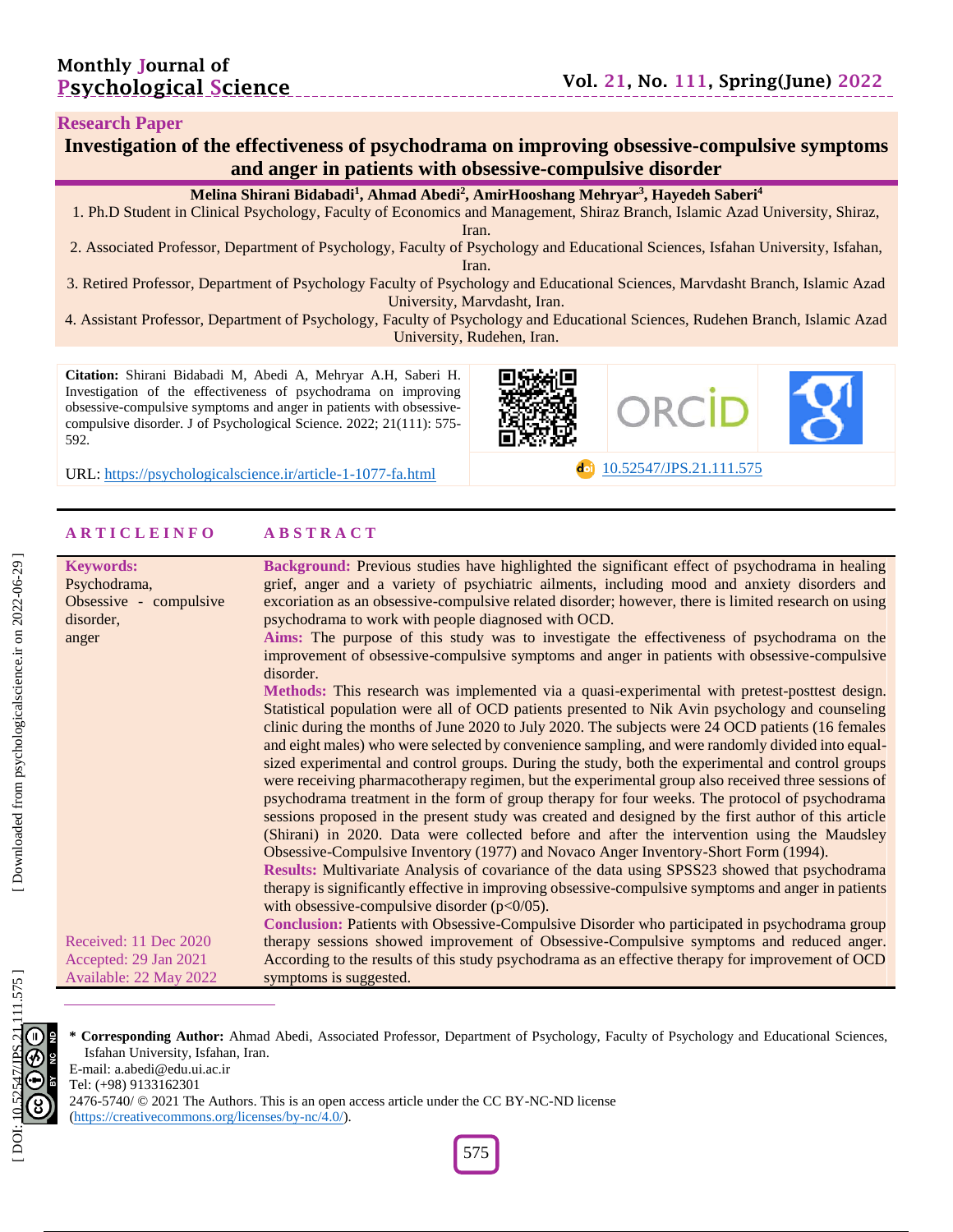# **Monthly Journal of Psychological Science**

# **Extended Abstract**

# **Introduction**

Obsessive -compulsive disorder is a type of mental disorder. They are characterized by the kind of thoughts and actions, which are too repetitive and can interfere with a person's daily life. Different studies have found that obsessive -compulsive disorder could affect up to 3.1% of the general population and it would decrease the life quality and cause disability in the life of individuals (Fontenelle, Mendlowicz, and Versiani, 2006, Ruscio, Stein, Chiu, Kessler, 2010). Anger is a type of emotion that has been investigated in the obsessive disorder patients. The researchers and experts of psychotherapy believe that feelings and especially repressed emotions paly a very important role in the field of etiology and treatment of mental disorders, particularly obsessive compulsive disorder. Anger attacks in patients with obsessive -compulsive disorder are associated with depression. Anger can also be caused by intrusive thoughts and actions, and inflated sense of responsibility in the obsessive patients. It could be also associated with the suppressed anger due to the past events in the patient's life.

There are several suggested and applied treatments related to the obsessive -compulsive disorder. The treatments usually consist of two general categories: medication therapy and psychological therapy. Cognitive -behavioral therapy, exposure and response prevention are the most effective psychological therapies for the obsessive -compulsive disorder. However, there are lots of people with this disorder who still do not respond well to the mentioned therapies. (Eifert and Forsyth, 2005; quoted by Foroutan, Heidari, Asgari, Naderi and Ebrahimi Moghadam, 1397).

Regardless of little research background to apply psychodrama in treating the obsessive -compulsive disorder; The results of the previous researches indicated that psychodrama had an effective role on the improvement of mental disorder symptoms such as skin harm, and reducing negative emotions such as anger and guilt. Individual psychodrama has been proven effective on the obsessive -compulsive disorder of an adolescent girl who was treated with

sertraline (Cohen, Delaroche, Flament, & Mazet, 2014). Gulassa, Amaral, Oliveira and Tavares (2019) assessed the effects of psychodrama on excoriation disorders and then they compared the mentioned treatment with support therapy on the patients. The results indicated that psychodrama was more effective than support therapy in improving the symptoms of the patients. Karatas and Gökçakan (2009) examined the effect of group -based psychodrama therapy on decreasing the level of aggression in adolescents. The results showed that psychodrama therapy had a significant effect on the scores of general aggression, anger, hostility and indirect aggression. Hosseinian (2016) conducted a study to evaluate the effect of psychodrama therapy on the aggression of addicted women with bipolar personality disorder, and the results revealed that psychodrama therapy had a significant effect on decreasing the participants' aggression. In another study, Kellerman and Hodgins (2000) pointed out the effect of psychodrama therapy on the guilt feeling of the traumatized people.

Despite the mentioned studies done in this context, there is still little research background to assist the obsessive -compulsive patients in a way it enables them to identify their severe and inflexible patterns, apply them and confront them and then imagine and practice new patterns. There is also little research on the use of role method therapy for the patients with obsessive -compulsive disorder (Verliss, 2017; quoted in Marchant, 2019). Accordingly, in describing the importance and inevitability of the present study, the researchers looked for a therapy that could help the patients to enhance emotions and learn new responses, and also improve physical activity and dynamics, as well as increasing social relationships and developing social skills.

## **Method**

The present study is a quasi -experimental having a pretest -posttest design with a control group. The population of the current study consisted of the people with obsessive -compulsive disorder in the district of 5 in Isfahan during the first half of the year 1399. Out of all patients with obsessive -compulsive disorder who were the clients of the psychological and counseling centers in district 5, based on the

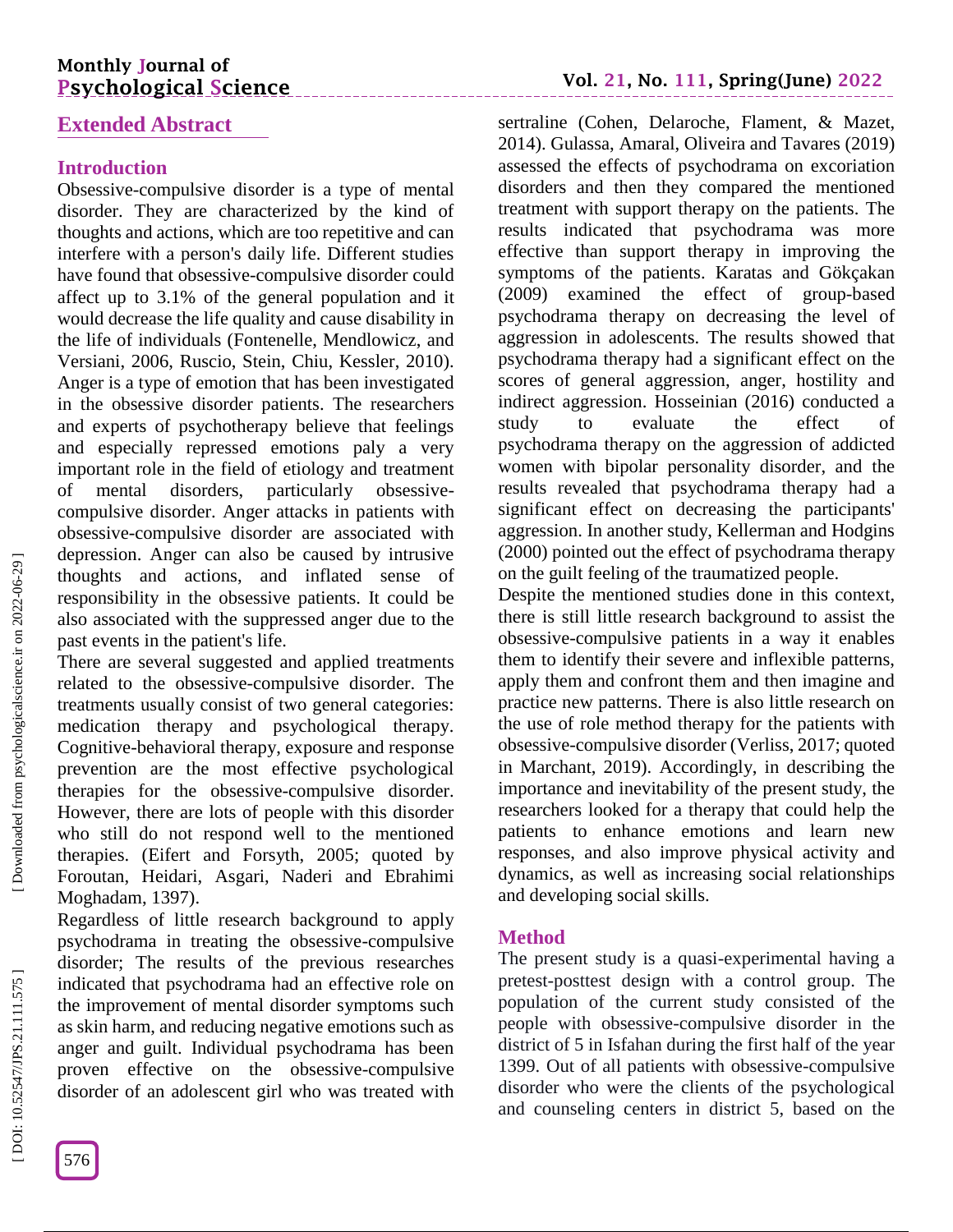# **Monthly Journal of Psychological Science**

inclusion and exclusion criteria of the study, 24 patients by convenience sampling method were selected. Then, they were randomly assigned into two groups of experimental and control with 12 participants in each. In the pre -test phase, participants in both groups answered the Maudsly obsessive compulsive disorder questionnaire and the Novaco Anger Inventory -Short Form. The research data were analyzed by using two statistical methods of analysis, simple and multivariate analysis of covariance. Participants in both experimental and control group received the obsessive -compulsive disorder medication. It was only in the experimental group that besides the medication, they took 12 sessions of psychodrama therapy, 3 sessions per week, which lasted 4 weeks. The Maudsly Obsessive -Compulsive Disorder Questionnaire was developed by Hodgson and Rockman in 1977 to investigate the type and

scope of obsessive -compulsive disorder (Hodgson and Rachman, 1977). This scale consists of 30 items that are completed in the form of yes/no answers. This scale had the acceptable validity and reliability. The reliability of MOCI test-retest was good  $(r = 0.98)$ (Hodgson and Rachman, 1977). The reliability coefficient of this scale has been reported by the retest method as 0.89 (Sternberger and Burns, 1990; quoted by Mahmoud Alilou, 2005). Novaco developed an anger questionnaire at the Western Psychological Services Center of Los Angeles in USA in 1994, and then he established the current new questionnaire (Novaco, 1998). The reliability of this test through alpha method was equal to 0.86 and through retest method was equal to 0.73; the validity of the mentioned test based on the Buss and Perry correlation test was equal to 0.87.

|  | Table 1. The result of multivariate analysis of covariance for the variable of obsessive-compulsive disorder symptoms |
|--|-----------------------------------------------------------------------------------------------------------------------|

| Variable            | <b>Total Square</b> | Degree of Freedom | Mean<br><b>Squares</b> | F      | Significance Level | Effect size<br>Eta Square |
|---------------------|---------------------|-------------------|------------------------|--------|--------------------|---------------------------|
| Checking            | 183.750             |                   | 61.250                 | 23.199 | 0.000              | 0.613                     |
| Washing             | 26.063              |                   | 8.688                  | 2.931  | 0.044              | 0.167                     |
| <b>Slowness</b>     | 83.667              |                   | 27.889                 | 17.784 | 0.000              | 0.548                     |
| Responsibility      | 68.500              |                   | 22.833                 | 7.602  | 0.000              | 0.341                     |
| <b>OCD</b> Symptoms | 240.668             |                   | 240.668                | 74.327 | 0.000              | 0.796                     |

#### **Table 2. The result of multivariate analysis of covariance for anger**

| Variable           | <b>Total Square</b> | Degree of Freedom | Mean<br>Squares | E      | Significance Level | Effect size<br>Eta Square |
|--------------------|---------------------|-------------------|-----------------|--------|--------------------|---------------------------|
| Other appraisal    | 1741.729            |                   | 580.576         | 14.361 | 0.000              | 0.495                     |
| External -pressure | 30.729              |                   | 10.243          | 0.401  | 0.753              | 0.27                      |
| Failure            | 600.750             |                   | 200.250         | 22.222 | 0.000              | 0.602                     |
| Anger              | 1376.070            |                   | 1376.070        | 31.167 | 0.000              | 0.621                     |

# **Results**

The mean score of the obsessive -compulsive symptoms in the pre -test was 19.92, which decreased to 10.42 in the post -test. The mean score of Anger in the pre -test in this group was 67.42, which reduced to 47.75. For the dimensions of obsessive -compulsive disorder (checking, slowness, washing, inflated responsibility) and the dimensions of anger (others' appraisal, external pressure and failure), there are changes between pre -test and post -test scores. Multivariate analysis of covariance was used to evaluate the significance of these changes for the variables of obsessive -compulsive symptoms and the dimensions and variables of anger. According to

Table 1, there is a significant difference between the experimental and control groups in the dimensions of checking (F = 23.199, P < 0.05), washing (F = 2.931, P < 0.05), slowness (F = 17. 784, P < 0.05) responsibility ( $F = 7.602$ ,  $P < 0.05$ ) and the total score of obsessive-compulsive disorder symptoms  $(F =$ 74.327,  $P \le 0.05$ ). Table 2 also displays the results of multivariate analysis of covariance for the anger variable. It could be seen that there is a significant difference between the experimental and control groups in the dimensions of others' appraisal  $(F =$ 14.136, P < 0.05), failure (F = 22.222, P < 0.05) and overall score of anger  $(F = 31.167, P < 0.05)$ .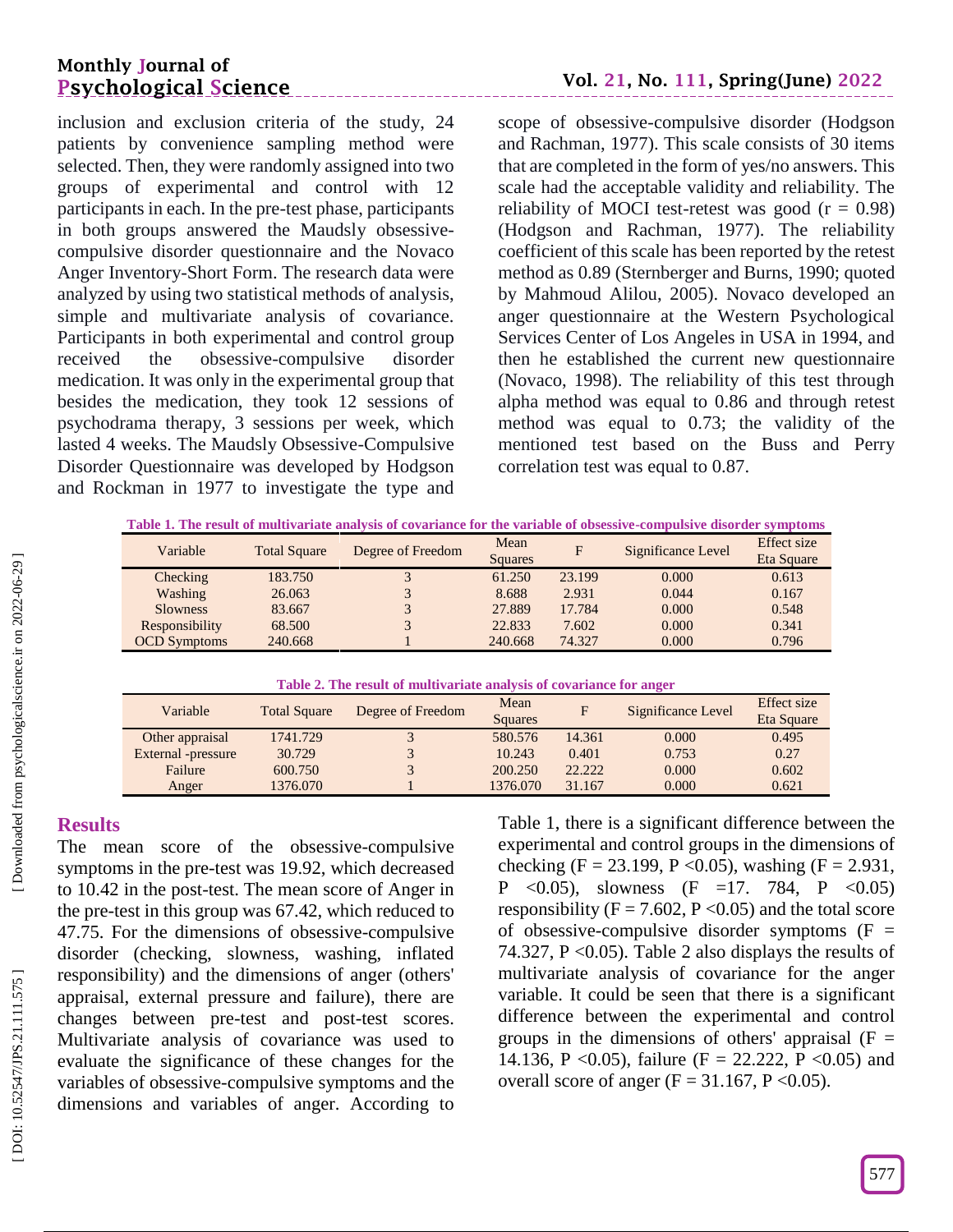# **Monthly Journal of Psychological Science**

According to the results of the tables and the level of significance, the psychodrama therapy did not have any significant effects on the external pressure subscale, but there was a significant effect on the subscales of others' appraisal, failure and overall score of anger. The effect sizes of the subscales are 49.5% for others' appraisal, 60.2% for failure, and 62.1% for overall score of anger.

## **Conclusion**

According to the findings of the current study, psychodrama therapy has positive effects on the dimensions of obsessive -compulsive disorder and the dimensions of obsessive -compulsive disorder symptoms. The results of this study are in accordance with the findings of Cohen, Delaroche, Flament and Mazet (2014), Marchant (2019) and Gulassa, Amaral, Oliveira and Tavares (2019). The results indicated that psychodrama therapy had the most effective impact on checking and slowness, respectively, and the least effective impact on washing and responsibility, respectively. It has been revealed that performing physical movements in the psychodrama therapy sessions, and improving social relationships through peer interactions in the group could increases the mood level of the patients. It also indicated that by applying the exercises to prevent the response on the stage and increasing the patients' attention through the techniques, checking and slowness were decreased in the patients with the obsessivecompulsive disorder. According to the results, on the other hand, responsibility and washing revealed less effective impact. It could be concluded that, responsibility and washing, compared to slowness and control, have deeper roots in the personality,

beliefs of individuals as well as culture and instruction. Consequently, they require longer and more comprehensive treatments.

The results of this study also revealed the positive effect of psychodrama therapy on anger in the patients with obsessive -compulsive disorder, which is consistent with the results of the studies by Karataş and Gökçakan (2009) and Hosseinian (2016). Psychodrama therapy can be effective in reducing the patients' anger by addressing their past traumatic memories and the interpersonal failures.

Since the psychodrama therapy works beyond the words and the verbal dialogue of the client and the therapist, performing or applying the mentioned treatment allows the patients to express what they are not usually able to put into words. It is effective in reducing the anger of the patients with obsessivecompulsive disorder.

#### **Ethical Considerations**

**Compliance with ethical guidelines:** The authors extracted this article from the PhD dissertation of the first author, which approved under No 1634829001817631398177427 date, 18 March 2019 in the Faculty of psychology, Department of Economics and Management, Shiraz Branch, Islamic Azad University, Shiraz, Iran. Ethical considerations like gaining the informed consent of the participants and the confidentiality of responses were considered in this research.

**Funding:** This study was conducted as a PhD thesis with no financial support.

**Authors' contribution:** The first author was the senior author; the second author was the supervisor and the third and fourth were the advisors

**Conflict of interest:** The authors declare no conflict of interest for this study.

**Acknowledgments:** I would like to appreciate the supervisor, the advisors, the participants, and the colleagues of psychological and counseling centers in the district 5 in Isfahan, Iran.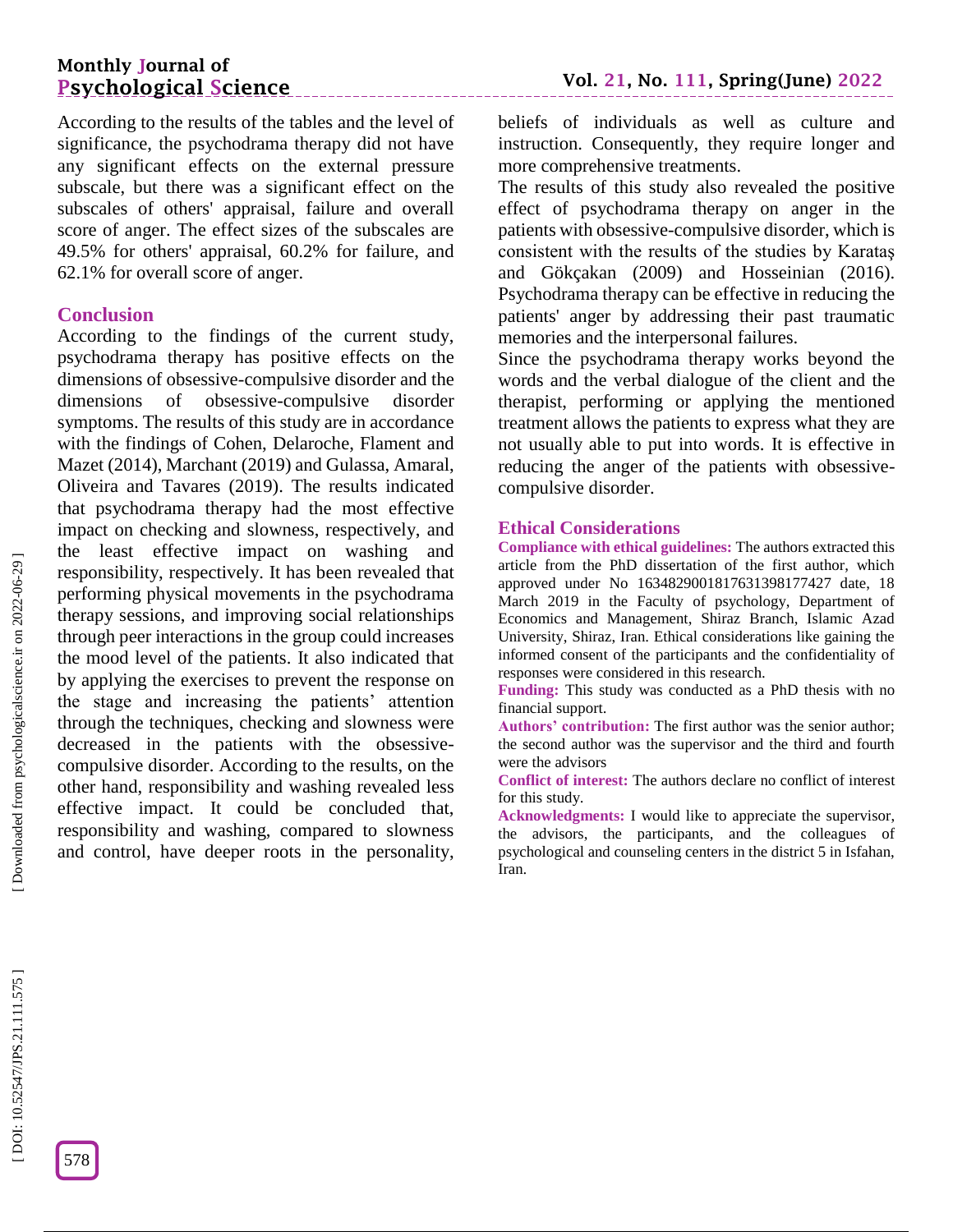**مقاله پژوهشی**

بررسی اثربخشی تئاتر درمانی (سایکودراما) بر بهبود علائم وسواسی – جبری و خشم در بیماران مبتلا به اختلال وسواس – **اجبار**

| <b>ً ملینا شیرانی بیدآبادی ْ، احمد عابدی * ً، امیرهوشنگ مهریار ً، هائیده صابری ٔ</b>                                                 |
|--------------------------------------------------------------------------------------------------------------------------------------|
| ۱. دانشجوی دکتری روانشناسی بالینی، دانشکده اقتصاد و مدیریت، واحد شیراز، دانشگاه آزاد اسلامی، شیراز، ایران.                           |
| ۲. دانشیار، گروه روانشناسی، دانشکده روانشناسی و علومتربیتی، دانشگاه اصفهان، اصفهان، ایران.                                           |
| ۳. استاد بازنشسته روانشناسی بالینی، گروه روانشناسی، دانشکده روانشناسی و علومتربیتی، واحد مرودشت، دانشگاه آزاد اسلامی، مرودشت، ایران. |
| ۴. استادیار، گروه روانشناسی، دانشکده روانشناسی و علومتربیتی، واحد رودهن، دانشگاه آزاد اسلامی، رودهن، ایران.                          |

| مشخصات مقاله            | چکیده                                                                                                                                |
|-------------------------|--------------------------------------------------------------------------------------------------------------------------------------|
| كليدواژهها:             | زهینه: مطالعات قبلی نشان دهنده اثربخشی تئاتر درمانی بر التیام سوگ، خشم، اختلالات اضطرابی و خلقی و اختلال کندن پوست به عنوان          |
| تئاتردرمانى،            | یکی از اختلالات مرتبط با وسواس بودهاند با این حال تحقیقات اندکی در زمینه کاربرد تئاتر درمانی برای بیماران مبتلا به اختلال وسواس –    |
| اختلال وسواس – اجبار،   | اجبار وجود دارد.                                                                                                                     |
| خشم                     | هدف: بررسی اثربخشی تئاتر درمانی بر بهبود علائم وسواسی – جبری و خشم در بیماران مبتلا به اختلال وسواس –اجبار بود.                      |
|                         | روش: تحقیق حاضر با طرح شبهآزمایشی از نوع پیشآزمون – پسآزمون با گروه گواه انجام شد. جامعه آماری بیماران مبتلا به اختلال               |
|                         | وسواس – اجبار مراجعه کننده به کلینیک روانشناسی و مشاوره نیک آوین شهر اصفهان در طی ماههای خرداد ماه ۱۳۹۹ تا تیرماه ۱۳۹۹ و             |
|                         | شرکت کنندگان ۲۴ نفر بیمار مبتلا به وسواس (۱۶ زن و ۸ مرد) بودند که به صورت نمونهگیری در دسترس انتخاب و به صورت تصادفی در              |
|                         | دو گروه آزمایش و گواه جای داده شدند. در طول انجام تحقیق هر دو گروه تحت رژیم دارویی برای معالجه وسواس بودند با این تفاوت              |
|                         | که گروه آزمایش به مدت ۴ هفته، هر هفته ۳ جلسه تئاتردرمانی را به صورت یک درمان گروهی دریافت کردند. بسته آموزشی تئاتردرمانی             |
|                         | مورد استفاده در پژوهش حاضر توسط نویسنده اول مقاله (شیرانی) در سال ۱۳۹۹ ایجاد و طراحی شده و به نگارش درآمده است. قبل و بعد            |
|                         | از انجام مداخله از پرسشنامه وسواس مادزلی (۱۹۷۷) و فرم کوتاه مقیاس خشم نواکو (۱۹۹۴) استفاده شد. تجزیه و تحلیل یافتهها نیز با استفاده  |
|                         | از روش آماری" تحلیل کوواریانس چند متغیری و SPSS-23 انجام شد.                                                                         |
|                         | <b>یافتهها:</b> یافتهها نشان داد که تئاتر درمانی بر بهبود علائم وسواسی – جبری و کاهش خشم در بیماران مبتلا به اختلال وسواس – اجبار به |
|                         | صورت معناداری اثربخش است (P< ).                                                                                                      |
| دریافت شده: ۱۳۹۹/۰۹/۲۱  | <b>نتیجه گیری:</b> بیماران مبتلا به وسواس که در جلسات گروهی تئاتردرمانی شرکت کردند بهبودی علائم اختلال وسواس –اجبار و کاهش           |
| پذیرفته شده: ۱۳۹۹/۱۱/۱۰ | خشم را نشان دادند. با توجه به نتایج این پژوهش تئاتردرمانی به عنوان یک درمان مؤثر برای بهبود علائم اختلال وسواس –اجبار پیشنهاد می     |
| منتشر شده: ۱/۰۳/۰۱/۰۳   | شود.                                                                                                                                 |
|                         |                                                                                                                                      |

تلفن: 95133112391

a.abedi@edu.ui.ac.ir :رایانامه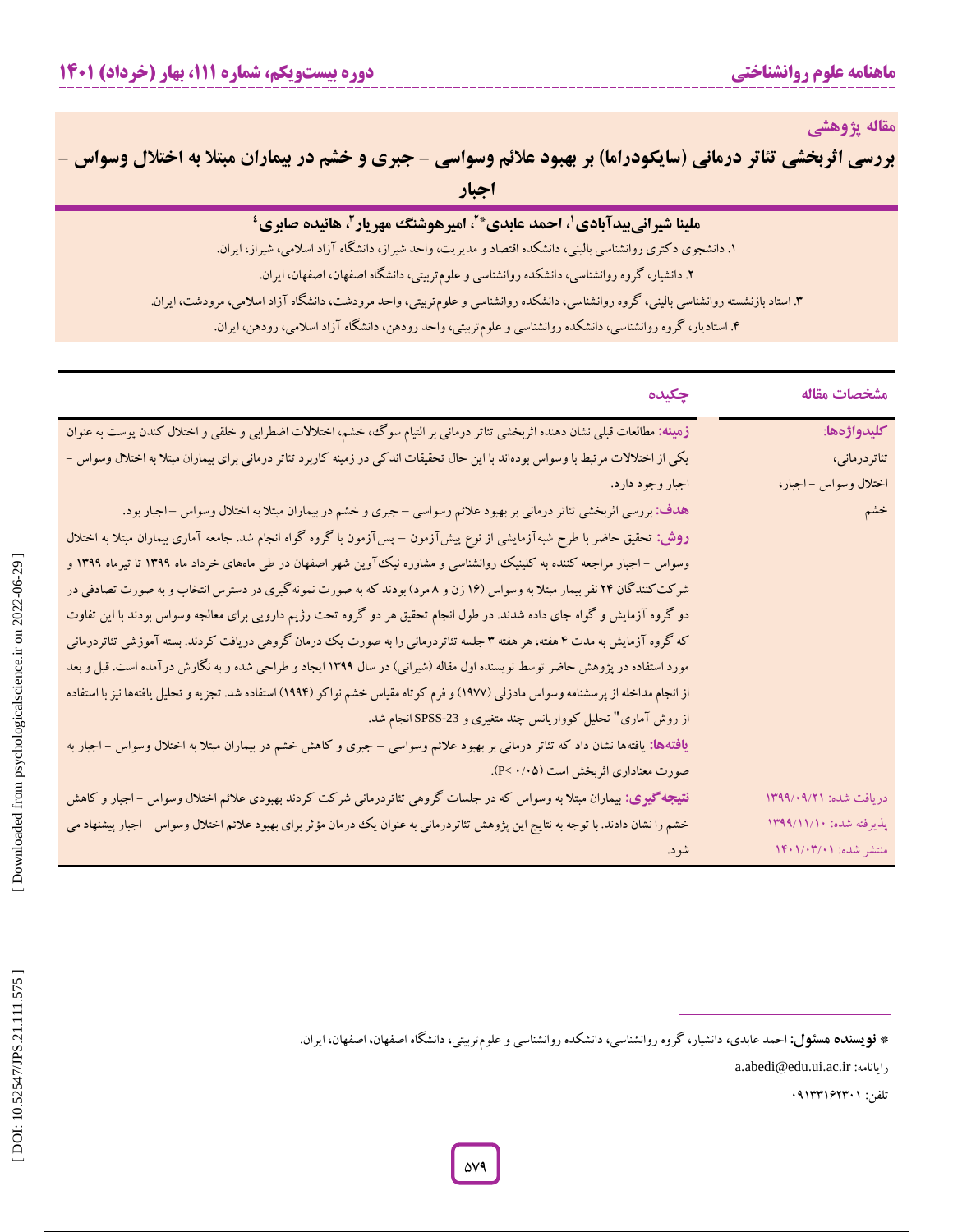مشاهدهای و همتایان بر علائم بیماران وسواس است که در درمانهای<br>گروهی و نمایشی به خوبی به آنها پرداخته میشود.

خشم 2 یکی از هیجاناتی است که تاکنون در بیماران وسواس مورد مطالعه قرار گرفته است. خشم یکی از پنج هیجان اصلی انسان است. خشم یک وضعیت عاطفی (هیجانی) ناشی از برانگیختگی است که معمولاً در اثر

شیمیایی را ترشح می کند که سبب ایجاد احساسات نامطبوع و عدم تعادل<br>میشود. منابع موجود، تجربه و ابراز خشم را نشاندهنده هیجانات، شناخت<br>ها و الگوهای رفتاری ناسازگار، دانستهاند (کول، واکسلر، یوشرولش،

۱۹۹۶؛ کر، اشنایدر، ۲۰۰۸؛ استارنر و پیترز، ۲۰۰۴). در زمینه سببشناسی و درمان اختالالت روانی بهویژه اختالل وسواس، نقش هیجانات خصوصاً هیجانات واپس رانده شده، همواره مورد توجه پژوهشگران اختالالت

روانی و متخصصین حوزه رواندرمانی بوده است. پاینولی و همکاران

(۲۰۱۱) در تحقیقی که بر روی بیماران مبتلا به وسواس انجام دادند به این

نتیجه رسیدند که نیمی از افراد مبتلاً به اختلال وسواس – اجبار دارای حمالت خشم هستند که آنها معموالً خشم خود را به شکل فریاد کشیدن، تهدید به آسیب زدن، تالش برای آسیب زدن و یا تهدید به ترک نمودن، به همسرشان، پدر و مادرشان، فرزندان و دیگر افراد، نشان میدهند.

همچنین آنان به این نتیجه رسیدند که حمالت خشم در بیماران مبتال به

اختلال وسواس – اجبار با افسردگی، همبستگی دارد. خشم هم میتواند ناشی از افکار و اعمال وسواسی و مسئولیتپذیری افراطی در بیماران وسواس باشد و هم میتواند به خشمهای فروخورده ناشی از رویدادهای گذشته در زندگی بیمار مربوط شود. پاتل و پاتل )2915( در تحقیقی که

پیامدهای سرکوب هیجانات بر سالمت جسمانی، سالمت تحت عنوان"

روانی و بهزیستی عمومی" انجام دادند به این نتیجه دست یافتند که 2 سرکوب هیجانات از جمله خشم میتواند سالمت جسمی، سالمت روان،

#### **مقدمه**

ラン

، بهار)خرداد( 111

، شماره 21

ماهنامه علوم روانشناختی، دوره

اختلال وسواس – اجبار ' یک اختلال روانی است که مشخصه آن افکار و اعمالی هستند که بیش از حد تکرار میشوند و در زندگی روزمره فرد اختالل ایجاد میکنند. مطالعات مختلف نشان دادهاند که اختالل وسواس تا حدود ۳/۱٪ در صد از جمعیت عمومی را مبتلاً می کند و سبب کاهش کیفیت زندگی و عجز و ناتوانی در افراد میشود (فونتنل، مندلویکزو ورسیانی، ۲۰۰۶، روسیکو استین، چیو و کسلر، ۲۰۱۰). در جمعیت ایرانی بزر کسال ۱۸ ساله و بالاتر، نرخ شیوع اختلال وسواس ۱/۸ درصد به ثبت رسیده است (محمدی و همکاران، ۲۰۰۴). کیفیت مزاحم و ناخوشایند وسواسهای فکری به عنوان "خود ناهمخوان" ذکر میگردد و این بیانگر آن است که فرد مبتال با اینکه با محتوای وسواس فکری بیگانه است و آن را تحت کنترل خود نمیداند اما قادر به تشخیص این نکته هست که وسواسهای فکری محصول ذهن خود او هستند و از خارج به او تحمیل نمیشوند (انجمن روانپزشکی آمریکا، ۲۰۱۳). وسواسهای عملی اغلب به وسیله وسواسهای فکری تحریک و ایجاد میشوند و چون میتوانند اضطراب و آشفتگی ناشی از وسواس را سریع اما کدرا کاهش دهند تقویت میشوند (کلارک و پوردون، ۲۰۰۴). برای اینکه یک شخص مبتلا به اختلال وسواس – اجبار تشخیص داده شود نیازی به داشتن همزمان علائم وسواسی فکری و وسواس عملی نیست بلکه تنها علائمی از افکار یا اعمال<br>وسواسی کافی است (انجمن روانپزشکی آمریکا، ۲۰۱۳).

تاکنون درمانهای متفاوتی برای اختالل وسواس مورد مطالعه و پیشنهاد قرار گرفتهاند، اگرچه دارودرمانی بهطور گستردهای به عنوان درمان خط اول برای اختلال وسواس –اجبار استفاده میشود اما نسبت قابل توجهی از افراد پاسخ رضایتبخشی به مداخالت دارویی نمیدهند و برای بیماران مقاوم به دارودرمانی استفاده از درمان شناختی – رفتاری توصیه میشود (ایریس سیجرسیس، وایت فیلد و کاسین، 2929( و این نشان دهنده اهمیت درمانهای روانشناختی در کنار دارو و یا بدون دارودرمانی برای بیماران مبتال به اختالل وسواس است. همچنین جدیدترین مطالعات اثربخشی مواجهه نیابتی (مشاهدهای) بر بیماران مبتلاً به وسواس را گزارش نمودهاند (جلال، مک نالی و ویلایانر، ۲۰۲۱). این نتایج حاکی از تأثیرات یادگیری

 $\overline{\phantom{a}}$ <sup>1</sup>. Obsessive-Compulsive Disorder

<sup>2</sup>. Anger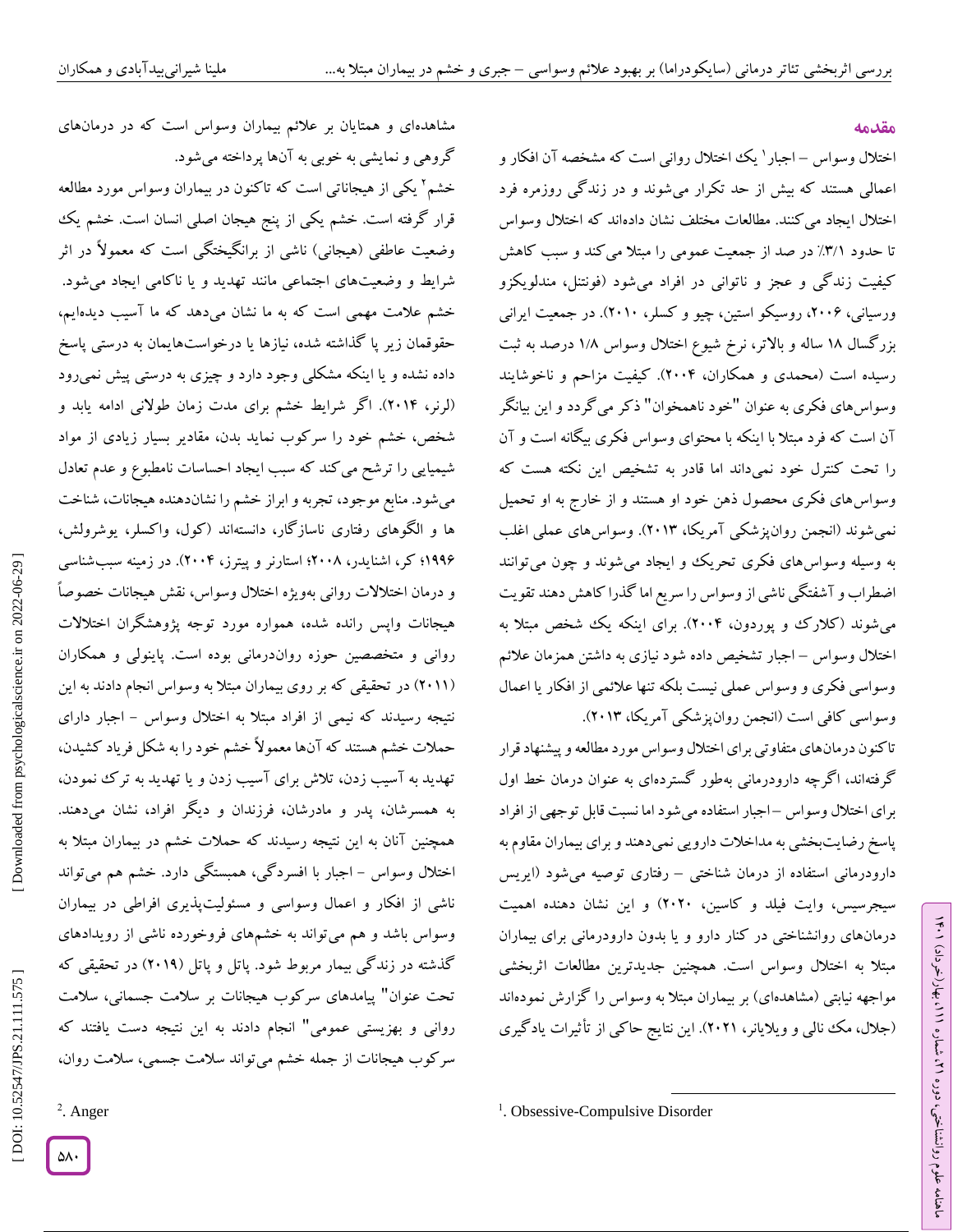و بهزیستی عمومی افراد را به مخاطره بیندازد که از مهمترین آنها تولید استرس و نیز اختالل روانی افسردگی است.

در ارتباط با اختلال وسواس –اجبار تاکنون درمانهای مختلفی پیشنهاد شده و مورد استفاده قرار گرفتهاند. درمان این اختلال شامل دوطبقه کلی<br>است: درمانهای دارویی و درمانهای روانشناختی، که درمان شناختی – رفتاری و مواجهه و جلوگیری از پاسخ از مؤثرترین درمانهای روانشناختی برای اختالل وسواس به شمار میروند، با این وجود هنوز هم بسیاری از افراد مبتلا به این اختلالها پاسخ مناسبی به این درمانها نمیدهند (آیفرت و فورسیث، 2999؛ به نقل از فروتن، حیدری، عسگری، نادری و ابراهیمی مقدم، 1357(. در تبیین کارا نبودن رفتار درمانی شناختی بر افراد مبتال به اختلال وسواس –اجبار میتوان به این نکته اشاره کرد که درمانگران شناختی – رفتاری در فر آیند درمان عمدتاً پدیدهها و متغیرهای درون روانی را هدف درمان قرار میدهند و کمتر بر عملکرد بین فردی و صمیمیت که<br>سهم عمدهای در بیشتر اختلالهای روانپزشکی از جمله اختلال وسواس -اجبار دارند توجه دارند )وترنک و ام هارت، 2912 به نقل از فروتن و همکاران، 1357(. بنابراین تقریباً 49 در صد بیماران مبتال به اختالل وسواس اجبار در پاسخ به درمانهای استاندارد شکست میخورند )حسنپور و – همکاران، ۱۳۹۷) شکست درمانهای شناختی – رفتاری به علت توجه کمتری که به صمیمیت و روابط بین فردی نشان میدهند پژوهشگران عالقهمند را متوجه به کارگیری درمانهایی که بیشتر بر عواطف و هیجانات ر و روابط بین فردی بیماران معطوف هستند مینماید که این معیار د هنردرمانی به عنوان یک درمان ابراز کر به شکل رضایت بخشی برآورده میشود. علم روانشناسی به جایی رسیده است که میتواند از ابزارهای هنری مانند نمایش جهت ارتقای سالمت روح و روان افراد استفاده کند (امرایی، ۲۰۱۱). از این میان تئاتردرمانی' (سایکودراما) یکی از شاخههای هنردرمانی که نگاهی متفاوت در حوزه رواندرمانی به شمار میآید به عنوان یک ابزار درمانی در اوایل دهه ۱۹۲۰ توسط مورنو پیشنهاد شد )فروتن، احدی،عسکری و صاحبی، 1355(. مورنو بیان میدارد که ترجیح میدهد به جای تمرکز بر رواننژندی که مورد توجه فروید بود، بر روی خالقیت و نبوغ ذاتی که در همه افراد بشر وجود دارد متمرکز شود )مورنو، 1541(. اگرچه تئاتر درمانی به صورت گروهی برگزار میشود اما در واقع

 $\overline{\phantom{a}}$ 

یک درمان انفرادی در قالب کروه است ( گروز، سالز، آلوز و مویتا، ۲۰۱۸). مورنو معتقد بود که در تمام اختالالت روانشناختی میتوان از اصول تئاتردرمانی به مثابه روش درمانی مفید، بهره کرفت حتی در جنون (بلانر، .(۱۹۹۶

هدف کلی تئاتر درمانی بر اساس این ایده که هنر مبتنی بر ارتباطات است استوار است. در تئاتر درمانی از تکنیکهایی به منظور خلق یک فضای امن استفاده میگردد و با کار از طریق موضوعات فردی سعی میشود دیدگاههای جدید و یا راهحلهای متناوبی کشف گردد )باقری وهمکاران، 1357(. تئاتردرمانی بیش از آنکه یک رویکرد درمانی متمایز از دیگر رویکردهای رواندرمانی باشد، مجموعهای از تکنیکها است که میتواند بر اساس هر کدام از رویکردهای رواندرمانی موجود به کار گرفته شود.<br>به عبارت دیگر ما در تئاتردرمانی میتوانیم اصولی از درمانهای شناختی – رفتاری، مکاتب روان تحلیلی مانند آدلر و درمان مبتنی بر پذیرش و تعهد را با تکنیکهای نمایشی ادغام و به اجرا در بیاوریم که تئاتردرمانی با رویکرد رفتاری، روان تحلیلی یا انسانگرا – وجودی می تواند اثربخش باشد. چه به تنهایی به کار رود و چه به عنوان درمان کمکی به بسیاری از شاخههای رواندرمانی )کلرمن، 1552(.

در روش تئاتردرمانی پنج ابزار اصلی وجود دارند )کارپ، هولمز و برادشاو، 2999( که عبارتند از: صحنه نمایش )در این مطالعه طبق ابداع مورنو از صحنه نمایش سه سطحی استفاده شده)، کارگردان (که همان رواندرمانگر است)، بازیگر نقش اول، یاور، حضار (که در این مطالعه اعضای گروه آزمایشی هستند). روش تئاتردرمانی دارای سه مرحله اصلی است: مرحله گرم کردن یا آمادهسازی، مرحله عمل، مرحله مشارکت. مرحله گرم کردن یا آمادهسازی: عبارت است از کاربرد تکنیکهای تئاتردرمانی ویا انجام هرفعالیت بدنی و کمک گرفتن از موسیقی در جهت کاهش اضطراب شرکتکنندگان و شکستن یخ اعضای گروه و تسهیل برقراری ارتباط بین اعضای گروه و بین گروه با درمانگر و از بین بردن مقاومت دفاعی شرکتکنندگان. مرحله عمل: مرحله گزینش تخصصی تکنیکهای تئاتردرمانی به صالحدید درمانگر در جهت اهداف رواندرمانی است. مرحله مشارکت: برخالف دو مرحله ذکر شده مرحله مشارکت میتواند در جلسه نهایی انجام شود. در این مرحله دیدگاههای

<sup>&</sup>lt;sup>1</sup>. Psychodrama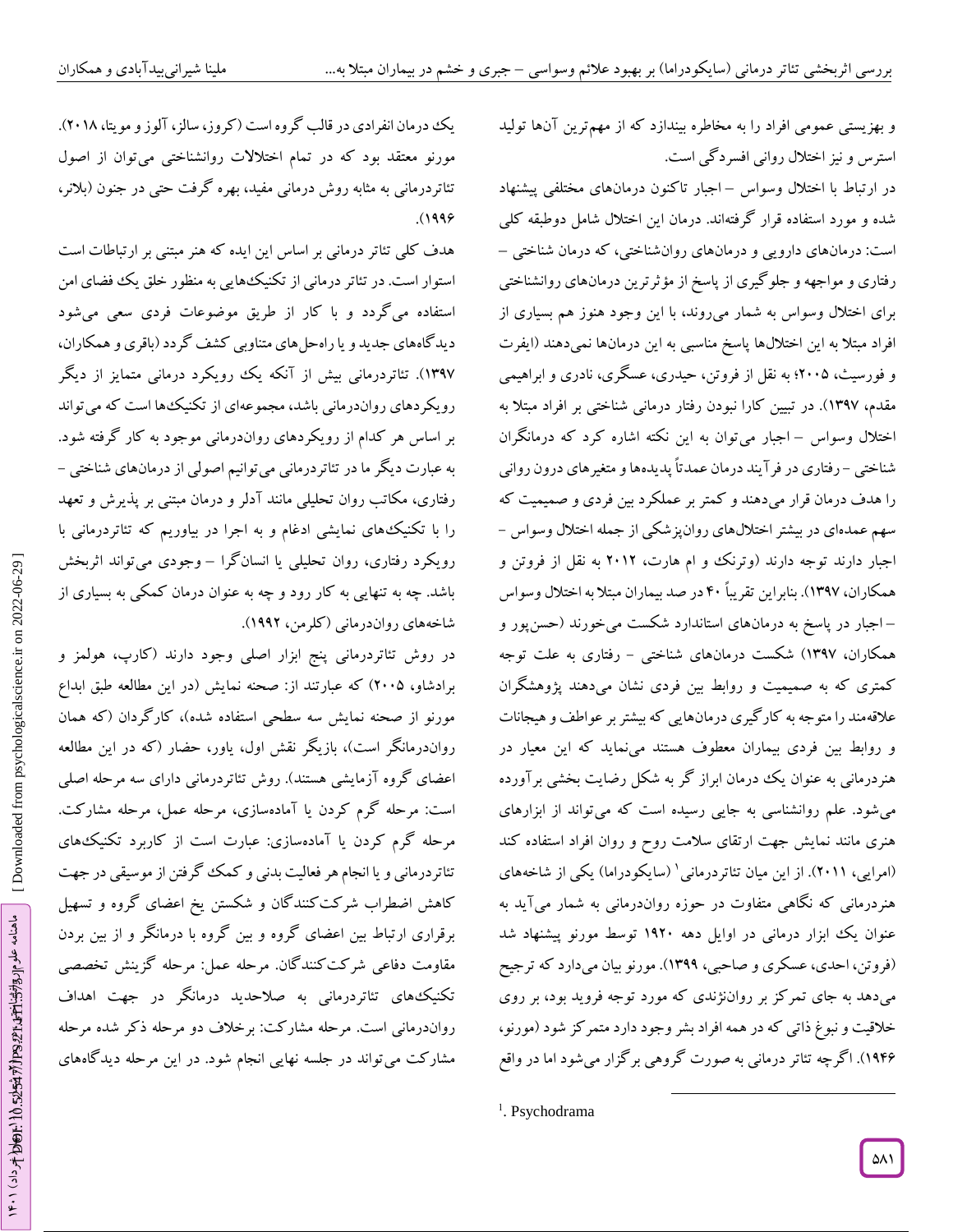بیشتر اعضای گروه که با موضوعی درگیر هستند مشخص میشود. به عبارتی این مرحله به معنای به تسخیر درآوردن فرآیند یادگیری و اجازه دادن به اعضای گروه است تا بتوانند از هیجانات خود پاالیش یابند و بینش پیدا کنند.

تئاتردرمانی به شکل رضایت بخشی میتواند دو جزء اصلی رواندرمانی یعنی پاالیش و یادگیری پاسخهای سازگارانه را به اجرا در آورد. و این دو جزء برای درمان اختلال وسواس – اجبار، ضروری هستند. بهطوری که میتوان گفت درمانهایی که تنها بر پاالیش و یا تنها بر یادگیری رفتارهای جدید متمرکز باشند از اثربخشی و ماندگاری مطلوب برخوردار نخواهند<br>بود. مانند روانکاوی که تمرکز اصلی آن تنها بر تجربیات گذشته بیماران و هیجانات آنهاست و تمرکز کمتری بر یادگیری رفتارهای جدید و سازگارانه دارد و یا رفتاردرمانی که تمرکز چندانی بر هیجانات بیماران ندارد بلکه بر یادگیری رفتارها و پاسخهای سازگارانه تمرکز یافته است. باوجود اینکه در زمینه به کارگیری تئاتر درمانی برای درمان بیماران مبتال به اختلال وسواس – اجبار پیشینه تحقیقاتی اندکی در منابع داخلی و خارجی موجود است، مطالعه پیشینه تحقیقاتی بهطورکلی حاکی از اثربخشی تئاتردرمانی بربهبود عالئم اختالالت روانی از جمله اختالل کندن پوست و نیز کاهش هیجانات منفی نظیر خشم و احساس گناه است. تئاتردرمانی انفرادی بر اختالل وسواس یک دختر نوجوان تحت درمان با سرترالین اتربخش بوده است ( کوهن، دلاروچ، فلامنت و مازت، ۲۰۱۲). کیولاسا، آمارال، الیویرا و تاوارس (۲۰۱۹) اتربخشی تئاتردرمانی را بر اختالل کندن پوست مورد بررسی قرار داده و این درمان را با درمان حمایتی برای این بیماران مقایسه نمودهاند که نتایج مطالعه آنان حاکی از این بود که تئاتر درمانی برای بهبود عالئم این بیماران از درمان گروهی حمایتی مؤثرتر است. کاراتاس و گوک کاکان )2995( پژوهشی را تحت عنوان "تأثیر تئاتردرمانی به عنوان یک درمان گروهی، بر کاهش سطح پرخاشگری در نوجوانان" انجام دادند. نتایج این پژوهش نشان داد که تئاتردرمانی تأثیر معناداری بر نمرات پرخاشگری کلی، خشم، خصومت و پرخاشگری غیرمستقیم داشته است. حسینیان (۲۰۱۶) مطالعهای با عنوان<br>"اثربخشی تئاتردرمانی بر پرخاشگری زنان معتاد با شخصیت دو قطبی" انجام داد و نتایج تحقیق نشان داد که تئاتردرمانی تأثیر معناداری بر کاهش پرخاشگری شرکتکنندگان داشته است. کلرمن و هاگینز (۲۰۰۰) هم در

مطالعه خود به اثربخشی تئاتردرمانی بر احساس گناه در حادثه دیدگان اشاره نمودهاند.

باوجود مطالعاتی که در این زمینه انجام گرفته اما پیشینه تحقیقاتی اندکی وجود دارد که به ما شرح دهد چگونه به بیماران مبتال به وسواس کمک کنیم تا بتوانند نقشهای خشک و انعطافناپذیر خود را تشخیص دهند، آنها را به اجرا درآورند و با آنها مواجه شوند و نقشهای جدیدتری را تصور و تمرین کنند. همچنین تحقیقات اندکی در زمینه کاربرد نمایش درمانی برای بیماران مبتلا به اختلال وسواس وجود دارد (ورلویس، ۲۰۱۷؛ به نقل از مارچانت، 2915(. بنابراین در شرح اهمیت و ضرورت تحقیق حاضر میتوان گفت که پژوهشگران درصدد به کارگیری درمانی هستند که بتواند بهطور همزمان هم به پاالیش هیجانی، و هم یادگیری پاسخهای جدید، و عالوه بر آنها تحرک و پویایی جسمانی و نیز افزایش روابط اجتماعی و توسعه مهارتهای اجتماعی برای بیماران مبتال به اختالل وسواس بپردازد. بنابراین پژوهش حاضر باهدف پاسخگویی به این سؤال انجام شد که آیا تئاتر درمانی بر علائم وسواسی –جبری و خشم در بیماران مبتلاً به اختلال وسواس – اجبار به صورت معناداری آثربخش است؟

# **روش**

ا**لف) طرح پژوهش و شرکت کنندگان:** پژوهش حاضر از نوع شبه آزمایشی و با استفاده از طرح پیش آزمون – پس آزمون با کروه کواه انجام شد. جامعه این پژوهش را تمامی افراد مبتلا به اختلال وسواس – اجبار در منطقه ۵ اصفهان در نیمه اول سال ۱۳۹۹ تشکیل دادند. از میان بیماران مبتلا به اختلال وسواس –اجبار که به یکی از مراکز روانشناختی و مشاوره منطقه ۵ مراجعه می کردند، بر اساس ملاکههای ورود و خروج از پژوهش، ۲۴ بیمار مبتال به اختالل وسواس به روش نمونهگیری در دسترس انتخاب و با گمارش تصادفی در دو گروه 12 نفره آزمایش و گواه جایگزین شدند. مالکهای ورود افراد به مطالعه داشتن حداقل تحصیالت دیپلم،دامنه سنی بین ۲۰ تا ۳۵ سال، ابتلا به اختلال وسواس – اجبار استفاده از رژیم دارویی برای معالجه وسواس،عدم ابتال به اعتیاد و سایر اختالالت روانی همایند که بتواند در روند درمان اختالل ایجاد نماید )طبق مصاحبه تشخیصی و تأیید روانپزشک) و ملاک های خروج از مطالعه نیز داشتن دو جلسه غیبت در جلسات درمانی و گزارش بیمار از وخیم شدن عالئم او به علت شرکت در

10.52547/JPS.21.111.575

 [\[ DOI: 10.52547/JPS.21.111.575 \]](http://dx.doi.org/10.52547/JPS.21.111.575) [\[ Downloaded from psychologicalscience.i](https://psychologicalscience.ir/article-1-1077-fa.html)r on 2022-06-29 ]

Downloaded from psychologicalscien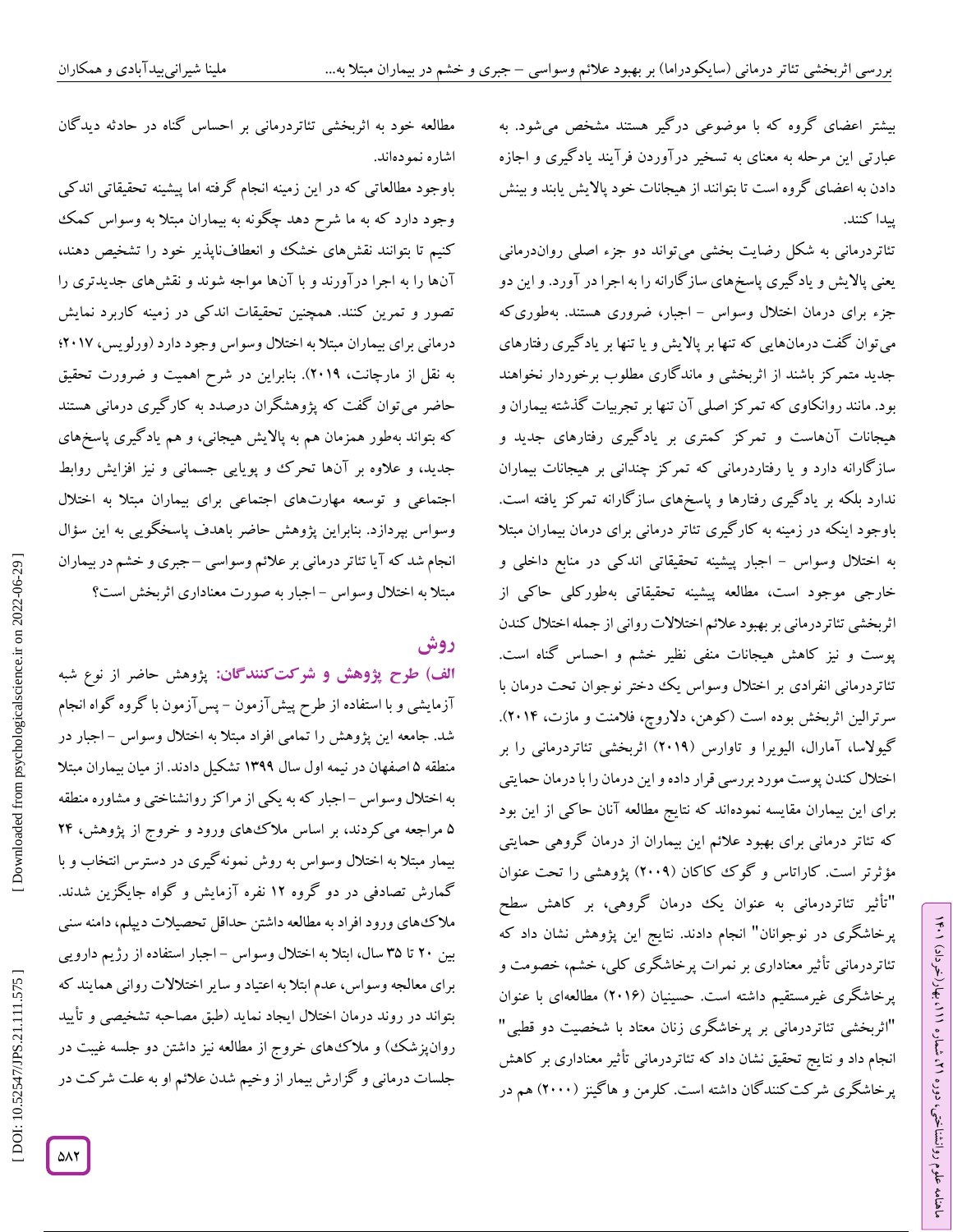جلسات بود.روش اجرای پژوهش به این صورت بود که از میان افراد مبتال به اختلال وسواس –اجبار مراجعه کننده به مرکز خدمات روانپزشکی و مشاوره، 24 نفر به صورت نمونهگیری در دسترس انتخاب و با تخصیص تصادفی در دو گروه آزمایش و گواه قرار گرفتند. در مرحله پیش آزمون آزمودنیهای هر دو گروه به پرسشنامههای وسواس مادزلی و فرم کوتاه پرسشنامه خشم نواکو پاسخ دادند. شرکتکنندگان در هر دو گروه آزمایش و گواه درمان دارویی وسواس را دریافت میکردند با این تفاوت که گروه آزمایش عالوه بر دارودرمانی، 12 جلسه در جلسات گروهی تئاتردرمانی به مدت ۴ هفته، هر هفته ۳ جلسه مشارکت کردند. با توجه به اینکه پژوهش حاضر در ایام کرونایی انجام گرفت تمامی جلسات با رعایت پروتکلهای بهداشتی، تب سنجی شرکتکنندگان، استفاده از ماسک، دستکش و مواد ضدعفونیکننده در یک سالن وسیع با رعایت فاصله مناسب بر گزار شد. طول مدت هر جلسه به صورت باز و از صبح تا بعد از ظهر بود. بهطوری که هر کدام از ۱۲ نفر اعضای نمونه، در نقش بازیکر نقش اول یا پروتاکونیست ظاهر میشدند و تکنیکها برای آنان مورد استفاده قرار میگرفت. محل برگزاری جلسات گروهی در سالن سسه هنردرمانی آرتمن در شهر اصفهان بود. پس از پایان مداخله هر دو مؤ گروه مجدداً مورد ارزیابی قرار گرفتند و پرسشنامههای ذکر شده را پاسخ دادند. مهمترین اهداف درمانی جلسات که تکنیکهای مورد استفاده تئاتر درمانی در این پژوهش به آنها میپردازد عبارتند از: پرداختن به پاالیش هیجانی و تجربیات هیجانی اصالحی در بیماران، یادگیری پاسخهای جدید در هنگام بازگشت افکار وسواسی و یا تمایل به انجام اعمال وسواسی و پرداختن به افزایش تحرک جسمانی و انعطافپذیری ذهنی در بیماران مبتال به وسواس. بسته آموزشی تئاتر درمانی مورد استفاده در پژوهش حاضر توسط نویسنده اول مقاله (شیرانی) در سال ۱۳۹۹ ایجاد و طراحی شده و به نگارش درآمده است و ساختار آن بر اساس تکنیکهای نمایش درمانی ژاکوب مورنو و دستنامه نمایش درمانی کارپ، هولمز و برادشاو )2999( میباشد. در این مطالعه مفاد مطرح شده در بیانیه هلسینکی رعایت شد که عبارتند از: توضیح اهداف پژوهش و کسب رضایت آگاهانه از مشارکتکنندگان، اختیاری بودن شرکت در پژوهش، حق خروج از مطالعه، پاسخ به سؤاالت، بدون ضرر بودن مداخالت درمانی، و در اختیار

 $\overline{\phantom{a}}$ 

قرار دادن نتایج در صورت درخواست شرکت کنندگان (انجمن جهانی پزشکی، 2913(. این پژوهش با کد اخالق .1399.001REC.SHIRAZ.IAU.IR در دانشگاه آزاد اسالمی واحد شیراز به ثبت رسیده است.

# **ب( ابزار**

پرسشنامه وسواس –اجبار مادزلی: این آزمون توسط هاجسون و را کمن در سال 1577 به منظور تحقیق در مورد نوع و حیطهی مشکالت وسواس تهیه شده است )هاجسون و راکمن، 1577(. این مقیاس شامل 39 ماده است که به صورت بلی یا خیر پاسخ داده میشود. به غیر از پاسخ سؤاالت معکوس، به هر پاسخ درست نمره ۱ و به هر پاسخ نادرست نمره ۰ تعلق می کیرد. این مقیاس روایی و پایایی خوبی داشته است و پایایی آزمون – بازآزمون MOCI خوب بوده است (۰/۹۸ =r) (هاجسون و راکمن، ۱۹۷۷). ضریب پایایی این مقیاس به روش بازآزمایی ۰/۸۹ کزارش شده است (استرنبر کر و برنز، ۱۹۹۰؛ به نقل از محمودعلیلو، ۱۳۸۴). در ایران نیز این مقیاس در یک گروه 29 نفری از دانشجویان دانشگاه تربیت معلم تهران به فاصلهی یک هفته دو بار اجرا و ضریب پایایی بازآزمایی آن ۰/۸۲ برآورد شد (محمودعلیلو، ۱۳۸۴). همچنین در مطالعهای که بر روی نمونهی ایرانی انجام شده میانگین این آزمون در مورد بیماران وسواسی ۱۵/۷۵ و انحراف معیار (۵/۶۳) بوده است (قاسمزاده، خمسهای و ابراهیمخانی، ۲۰۰۲). بنابراین در این تحقیق نیز نمرهی 19 به عنوان نقطهی برش 1 در نظر گرفته شد. در این پژوهش روایی محتوایی ابزار حاضر زیر نظر ۳ نفر از اساتید متخصص در این زمینه بررسی و تأیید گردید. ضریب آلفای کرونباخ برای این ابزار در پژوهش حاضر ۸۳/۰ به دست آمد.

فرم کوتاه پرسشنامه خشم نواکو: در شهر لس آنجلس آمریکا در مرکز خدمات روانشناختی وسترن نمونهای از پرسشنامه خشم وجود داشت که نواکو در سال 1554 آن را گسترش داد و به پرسشنامهای که هماکنون موجود است، تبدیل کرد )نواکو، 1558(. این پرسشنامه دارای 29 سؤال است که هر سؤال دارای پنج گزینه است. از خیلی کم معادل صفر تا خیلی زیاد معادل ۴. کمترین نمره در این پرسشنامه ۰ و بیشترین نمره ۱۰۰ است. فرم کوتاه مقیاس خشم نواکو دارای سه خرده مقیاس ارزیابی دیگران، فشار

 [\[ DOI: 10.52547/JPS.21.111.575 \]](http://dx.doi.org/10.52547/JPS.21.111.575) [\[ Downloaded from psychologicalscience.i](https://psychologicalscience.ir/article-1-1077-fa.html)r on 2022-06-29 ] [Downloaded from psychologicalscience.ir on 2022-06-29]

<sup>&</sup>lt;sup>1</sup>. Cut off Point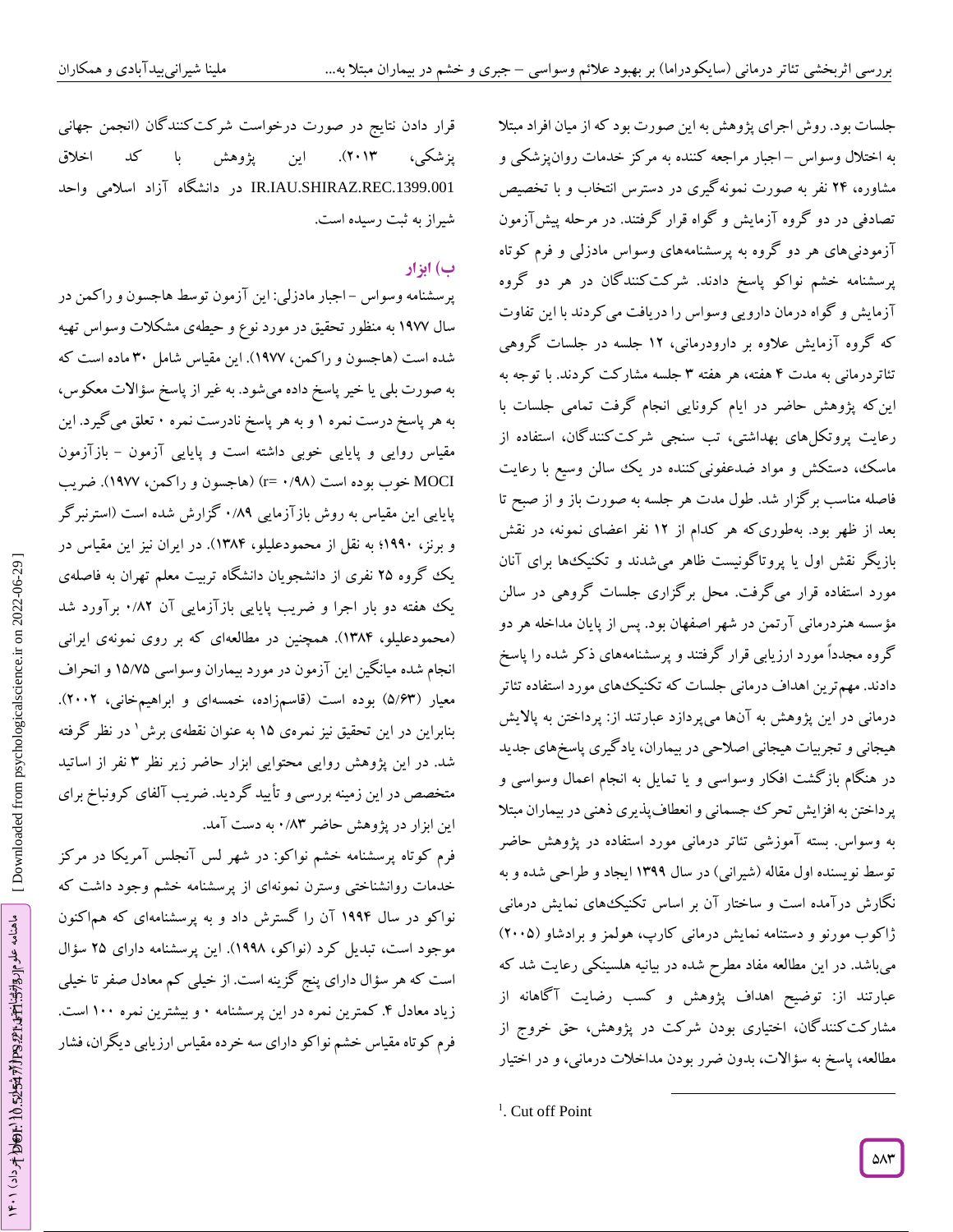۰/۷۳ و روایی آزمون (همبستگی با آزمون باس و پری) برابر با ۰/۸۷ به دست آمد. در این پژوهش روایی محتوایی ابزار حاضر زیر نظر ۳ نفر از اساتید متخصص در این زمینه بررسی و تأیید گردید. ضریب آلفای کرونباخ برای این ابزار در پژوهش حاضر ۰/۸۷ به دست آمد. محتوای جلسات درمانی توسط پژوهشگر ساخته شده و بر اساس نظریه ژاکوب مورنو و مطابق با دستنامه کارپ، هولمز و برادشاو )2999( تنظیم گردیده است. شرح روش و تکنیکهای جلسات درمانی در جدول ۱ ارائه شده است.

بیرونی و ناکامی است. این پرسشنامه در شهر لس آنجلس در گروههای سنی مختلف از ۹ تا ۸۴ ساله بر روی ۱۵۴۶ نفر بدون در نظر کرفتن جنسیت اجرایی شده و پایایی آن برابر با ۰/۹۶ و روایی آن ۰/۸۶ محاسبه شده است. ملک پور و همکاران )1351(،روایی و پایایی فرم کوتاه مقیاس خشم نواکو را مورد بررسی قرار دادهاند. روایی آزمون با استفاده از سه روش همبستگی نمرههای آزمون با آزمون پرخاشگری باس و پری، روش بررسی روایی و محتوایی و روش تحلیل عاملی پرسشنامه بررسی شد. همچنین پایایی آزمون با استفاده از دو روش آلفای کرونباخ و بازآزمایی به دست آمد. نتایج نشان داد که پایایی این آزمون با روش آلفا برابر ۰/۸۶ با روش بازآزمایی برابر با

جدول ۱. خلاصه جلسات تئاتردرمانی برای مبتلایان به اختلال وسواس - اجبار محقق ساخته (شیرانی، ۱۳۹۹، برگرفته از رساله دکتری) بر اساس دستنامه سایکودراما (۲۰۰۵)

| اجرا (عمل)<br>Action                                                                                                                                                                                                                                                                                                                                                                                                                                                | آمادهسازى<br>Warm-up                                                                                                                                                                                     | جلسات    |
|---------------------------------------------------------------------------------------------------------------------------------------------------------------------------------------------------------------------------------------------------------------------------------------------------------------------------------------------------------------------------------------------------------------------------------------------------------------------|----------------------------------------------------------------------------------------------------------------------------------------------------------------------------------------------------------|----------|
| هم صدایی `: ترانهای انتخاب میشود و از افراد خواسته میشود که به دور صحنه نمایش راه<br>بروند و همصدا با هم آن ترانه را بخوانند.<br>گفتگوی تک نفره" گفتگوی هر کدام از افراد دربارهی احساسی که هم کنون تجربه<br>می کنند.                                                                                                                                                                                                                                                | پرتاب توپ<br>درمانگر درحالي كه توپ را در دست دارد خودش را معرفي مي كند و<br>سپس توپ را به یکی از مراجعان پاس میدهد او نیز بایستی با در دست<br>گرفتن توپ، خودش را معرفی کند و توپ را به فرد مجاور خود پاس | جلسه اول |
| نوشتن با دست غير مسلط":<br>نوشتن با دست غیر مسلط دربارهی یک خاطرهی ناخوشایند در کودکی<br>(آلفرد آدلر به خاطرات في البداهه بيماران مي پرداخت).<br>اغراق أ.<br>از بازیگر نقش اول <sup>۵</sup> میخواهیم احساس یا هیجانی را که در مرحله قبل تجربه کرده دقیقاً<br>شناسایی کند سپس در نشان دادن آن به دیگران اغراق نماید.<br>ايفاي نقش معكوس ٌ:<br>درصورتی که خاطره منفی فرد در ارتباط با شخص دیگری بوده حالا جای آنها بر روی<br>صندلي ها درصحنه عوض مي شود<br>تمرين تنفس | اجرای موسیقی و راه رفتن افراد به دور سالن                                                                                                                                                                | جلسه دوم |
| در این مرحله به مهم ترین عامل آزاردهنده در حال حاضر بیماران میپردازیم<br>تک گویی: در این مرحله از افراد میخواهیم با صدای بلند در مورد مشکلی که در حال حاضر<br>در حال تجربه آن هستند صحبت كنند.<br>تكنيك اغراق:<br>هیجانات تجربه شده فرد بزرگ نمایی میشود.<br>تكنيك آينه:^<br>از یکی از افراد گروه که برای انجام این نقش مناسب تر است میخواهیم که نقش آینه را برای<br>پروتاگونیست بازی کند و رفتارهای او را منعکس نماید.                                             | تكنيك مجسمه ":<br>درمانگر از کلمات یا عباراتی که بیان کننده یک حالت هستند استفاده<br>می کند و از افراد میخواهد که با بدن خود آن حالت را نمایش بدهند.                                                     | جلسه سوم |

- 5 . Protagonist
- 6 . Role reversal
- 7 . Sculpture
- 8 . Mirror
- <sup>1</sup>. Chorus
- 2 . Soliloquy
- <sup>3</sup>. Writing with non-dominant hand

 $\overline{\phantom{a}}$ 

ラン

، بهار)خرداد( 111

، شماره 21

ماهنامه علوم روانشناختی، دوره

4 . Exaggeration

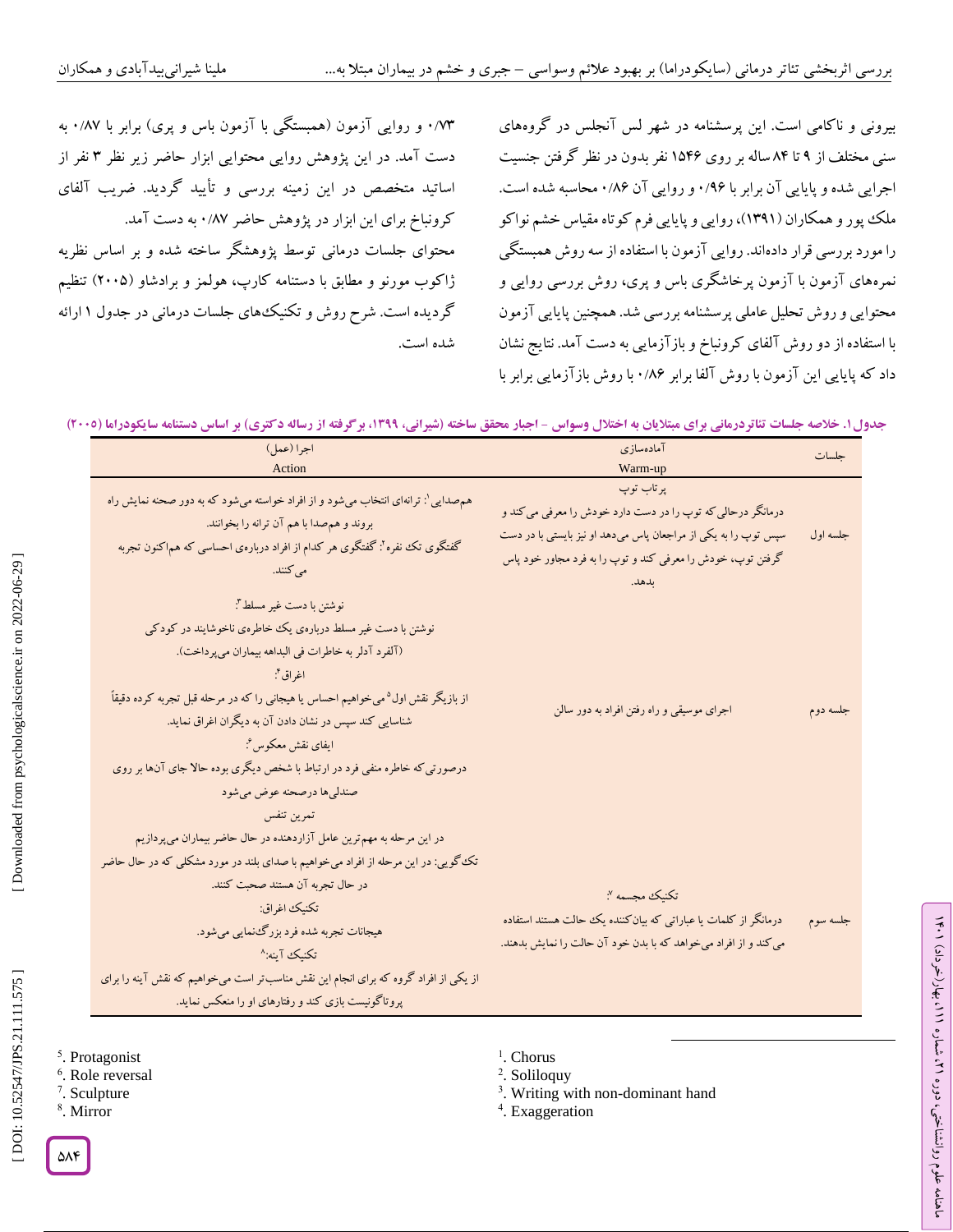$\overline{a}$ 

| اجرا (عمل)                                                                                   | آمادهسازى                                                        | جلسات     |
|----------------------------------------------------------------------------------------------|------------------------------------------------------------------|-----------|
| Action                                                                                       | Warm-up                                                          |           |
| این شبیه تکنیک مشاهده خود <sup>۱</sup> در درمان مبتنی بر پذیرش و تعهد است.                   |                                                                  |           |
| مواجهه بيماران با افكار وسواسي آنها                                                          |                                                                  |           |
| تكنيك تك گويي:                                                                               |                                                                  |           |
| از هر یک از افراد خواسته میشود فکر یا افکار وسواسی خود را در گروه مطرح کند                   |                                                                  |           |
| تكنيك بدل":                                                                                  |                                                                  |           |
| بازیگر بدل، پشت سر بیمار قرار می گیرد و عنوان یک ایگوی کمکی " آنچه بیمار گفته بود را         | پرتاب توپ و خواندن مصراعهای یک شعر                               | جلسه      |
| تكرار مي كند                                                                                 |                                                                  | چهارم     |
| از پروتاگونیست سؤال میشود که وقتی بدل درباره این افکارش صحبت می کند او چه                    |                                                                  |           |
| احساس و چه تفسیری دارد؟                                                                      |                                                                  |           |
| این شبیه تکنیک استاندارد دوگانه <sup>۶</sup> در درمان شناخت <sub>ی</sub> –رفتاری عمل می کند. |                                                                  |           |
| تمرين تنفس                                                                                   |                                                                  |           |
| ایفای نقش ٔ پروتاگونیست بر روی صحنه درباره افکار وسواسی:                                     |                                                                  |           |
| این ایفای نقش در سه طبقه از صحنه نمایش انجام میشود. بهترین صحنه نمایش در                     |                                                                  |           |
| سایکودراما صحنه نمایشی است که از سه سطح تشکیل شده باشد. و این ابداع مورنو بوده               |                                                                  |           |
| است. در واقع صحنه نمایش سه طبقه بخاطر این است که کارگردان با مسائل آسیبزا در                 | تكنيك داستانسازي <sup>م</sup> :                                  |           |
| زندگی بیمار آغاز نمی کند، آغاز از طریق یک موضوع سطحیتر است که به بیمار اجازه                 | درمانگر موضوعی را مطرح می کند و از افراد میخواهد که یک داستان    |           |
| میدهد تا خودش را به شکلی با موضوع درگیر کند که بتواند به سمت موضوعات عمیق تر                 | کوتاه در مورد این موضوع بنویسند و سپس داستان خود را بخوانند. (در |           |
| حركت كند.                                                                                    | این پژوهش موضوع مطرح شده، عشق بود و از افراد خواسته شد که با     | جلسه ينجم |
| پله اول: در اینجا از پروتاگونیست میخواهیم که بگوید چه عواملی سبب راهاندازی افکار             | خلاقیت ذهنی خود داستان کوچکی درباره عشق در ذهنشان طراحی          |           |
| وسواسي در او مي شوند.                                                                        | کنند و آن را بنویسند)                                            |           |
| پله دوم: از او خواسته میشود که افکار وسواسی خود را مطرح کند.                                 |                                                                  |           |
| پله سوم: در اینجا از او میخواهیم که بگوید چگونه افکار وسواسی را برای خودش تعبیر و            |                                                                  |           |
| تفسیر می کند                                                                                 |                                                                  |           |
| تمرين تنفس                                                                                   |                                                                  |           |
| پله اول: مواجهه با فکر وسواسي                                                                |                                                                  |           |
| پله دوم: پرداختن به نحوه تفسیر افکار وسواسی                                                  |                                                                  |           |
| پله سوم: بازی کردن عمل وسواسی روی صحنه                                                       |                                                                  |           |
| استفاده از تكنيك آينه:                                                                       | تكنيك همصدايي <sup>٧</sup>                                       | جلسه ششم  |
| از نقش آینه خواسته میشود تا مانند آینه این سه مرحله ذکر شده قبلی را همراه با                 |                                                                  |           |
| پروتاگونیست تکرار کند.                                                                       |                                                                  |           |
| تمرين تنفس                                                                                   |                                                                  |           |
| تكنيك خود محقق سازى^                                                                         |                                                                  |           |
| از افراد می خواهیم هر کدام بگویند اگر وسواس نداشتند چه می کردند.                             | موسیقی و شعرخوانی                                                | جلسه هفتم |

- <sup>1</sup>. Self-Monitoring
- 2 . Double
- 3 . Auxiliary Ego 4 . Double standards
- <sup>5</sup>. Story-Making
- 
- <sup>6</sup>. Role playing<br><sup>7</sup>. Chorus
- 8 . Future Projection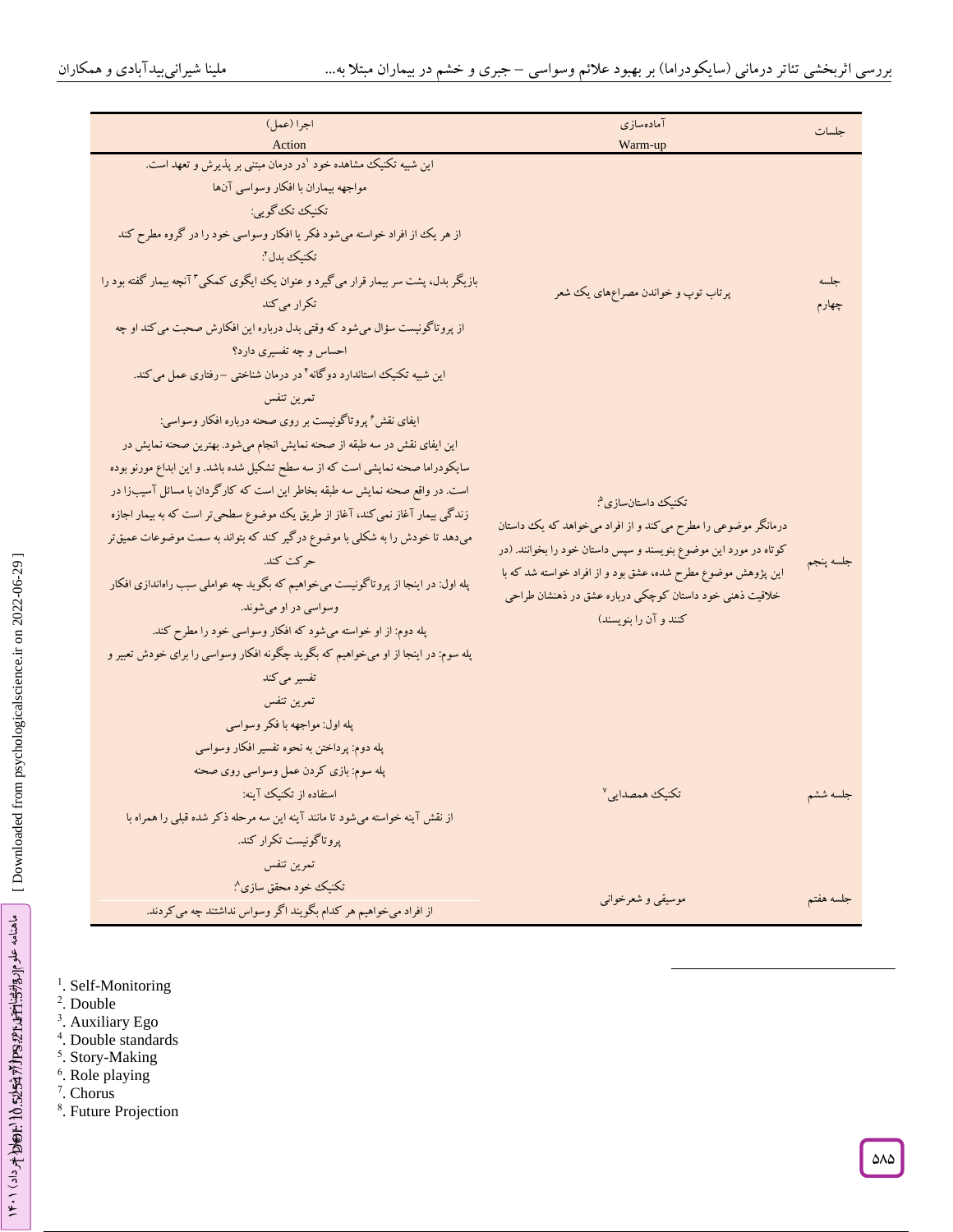$\overline{\phantom{a}}$ 

| اجرا (عمل)                                                                                                                                                          | آمادەسازى                                                        | جلسات     |
|---------------------------------------------------------------------------------------------------------------------------------------------------------------------|------------------------------------------------------------------|-----------|
| Action<br>در درمان شناختی – رفتاری نیز، درمانگر از بیمار سؤال می کند که اگر این اختلال روانی را                                                                     | Warm-up                                                          |           |
| نداشت چه زندگی را برای خودش متصور میشد؟                                                                                                                             |                                                                  |           |
| گفتگوی قطبیتها:                                                                                                                                                     |                                                                  |           |
| گفتگو بین دو بخش از بیمار، بخشی که درمان را میخواهد و بخشی که نمیخواهد.                                                                                             |                                                                  |           |
| ايفاي نقش پروتاگونيست:                                                                                                                                              |                                                                  |           |
| از پروتاگونیست خواسته میشود آرزوهایش را بر روی صحنه نمایش بازی می کند.                                                                                              | حرکات نرمشی همراه با تنفس عمیق و استفاده از تکنیک جملات          | جلسه هشتم |
| شبیه به تکنیک (انگار که' ) آدلر                                                                                                                                     | متقاطع                                                           |           |
| معنادهي مجدد به افكار وسواسي                                                                                                                                        |                                                                  |           |
| استفاده از تکنیک بدل:                                                                                                                                               |                                                                  |           |
| از بازیگر نقش بدل میخواهیم که پشت سر پروتاگونیست بایستد. حالا پرو تاگونیست همان                                                                                     | اجرای موسیقی و راه رفتن به دور سالن                              | جلسه نهم  |
| تفسیرهای فاجعه آمیز قبلی را برای افکارش با صدای بلند عنوان می کند و سپس بدل، تفسیرها                                                                                |                                                                  |           |
| و معانی جدید را بازگو مینماید                                                                                                                                       |                                                                  |           |
| در این مرحله، جلوگیری از پاسخ <sup>۲</sup> تمرین میشود.                                                                                                             |                                                                  |           |
| ایفای نقش پروتاگونیست روی صحنه:                                                                                                                                     |                                                                  |           |
| پله اول: افکار وسواسي را فراخواني مي کند.                                                                                                                           |                                                                  |           |
| پله دوم: همان تفسیرهای فاجعهبار را برای فکر وسواسی مطرح می کند.                                                                                                     |                                                                  |           |
| پله سوم: درمانگر از او میخواهد که عمل وسواسی را انجام ندهد و با اضطراب ناشی از فکر                                                                                  | استفاده از تکنیک مجسمه                                           | جلسه دهم  |
| وسواسى، بماند                                                                                                                                                       |                                                                  |           |
| تمرين تنفس                                                                                                                                                          |                                                                  |           |
| تكنيك آينه:                                                                                                                                                         |                                                                  |           |
| از بازیگر آینه خواسته میشود که برکنار پروتاگونیست قرار بگیرد و فکر وسواسی                                                                                           |                                                                  |           |
| پروتاگونیست را بدون انجام عمل وسواسی تداعی کند                                                                                                                      |                                                                  |           |
|                                                                                                                                                                     | تكنيك غول چراغ جادو":                                            |           |
| این جلسه تلفیق جلسه نهم و دهم است                                                                                                                                   | طبق این تکنیک از هر کدام از افراد خواسته میشود که تصور کنند      |           |
| تكنيك داستانسازي:                                                                                                                                                   | غول چراغ جادو                                                    |           |
| از هر یک از اعضا گروه خواسته میشود که داستانی را در مورد خودشان طراحی کنند با این                                                                                   | اکنون در برابر آنها ظاهر شده است و آنها تنها می توانند یکی از    | جلسه      |
| مضمون که افکار وسواسی باز هم به ذهن آنها می آیند ولی این بار افراد به شیوه دیگری این                                                                                | آرزوهایشان را از او بخواهند و در این صورت هر کدام از آنها چه     | يازدهم    |
| افکار را برای خودشان معنا می کنند.                                                                                                                                  | آرزویی میکنند؟                                                   |           |
|                                                                                                                                                                     | استفاده از این تکنیک علاوه بر آمادهسازی، سبب ایجاد اعتماد به نفس |           |
|                                                                                                                                                                     | و خلاقیت و خودجوشی در افراد میشود.                               |           |
| مرور و جمع بندی جلسات گذشته                                                                                                                                         | موسیقی و شعرخوانی                                                | جلسه      |
|                                                                                                                                                                     |                                                                  | دوازدهم   |
| از افراد سؤال میشود بدون پاسخ دادن به پرسشنامهها آیا فکر می کند که درمان بر وسواس او مؤثر بوده است؟ همچنین هر کدام از افراد به این سؤال پاسخ میدهند که از           |                                                                  |           |
| نظر آنها این درمان چگونه بر آنها تأثیر گذاشته است؟ همچنین در این مرحله افراد گروه نظر و بازخوردشان <sup>۶</sup> را در مورد دیگر اعضای گروه به یکدیگر انتقال میدهند. |                                                                  | مشاركت    |
| در آخرین دقایق جلسه پایانی از افراد خواسته میشود که هر کدام بر روی وایت بردی که در گوشه سالن نمایش قرار دارد نقاشی دلخواه خود را ترسیم و پایین آن نام               |                                                                  | Sharing   |
| خود را بنویسند. درمانگر متذکر میشود که نقاشی باقی خواهد ماند. این به افراد کمک می کند که یک دنباله ذهنی یا رشته پیوستگی با جلسات درمان، درمانگر و اعضای             |                                                                  |           |
| گروه در آخرین جلسه، ایجاد نمایند.                                                                                                                                   |                                                                  |           |

 [\[ DOI: 10.52547/JPS.21.111.575 \]](http://dx.doi.org/10.52547/JPS.21.111.575) [\[ Downloaded from psychologicalscience.i](https://psychologicalscience.ir/article-1-1077-fa.html)r on 2022-06-29 ]

[DOI: 10.52547/JPS.21.111.575]

[Downloaded from psychologicalscience.ir on 2022-06-29]

- <sup>1</sup>. As if<br><sup>2</sup>. response prevention<br><sup>3</sup>. Magic Genie
- 
- 4 . feedback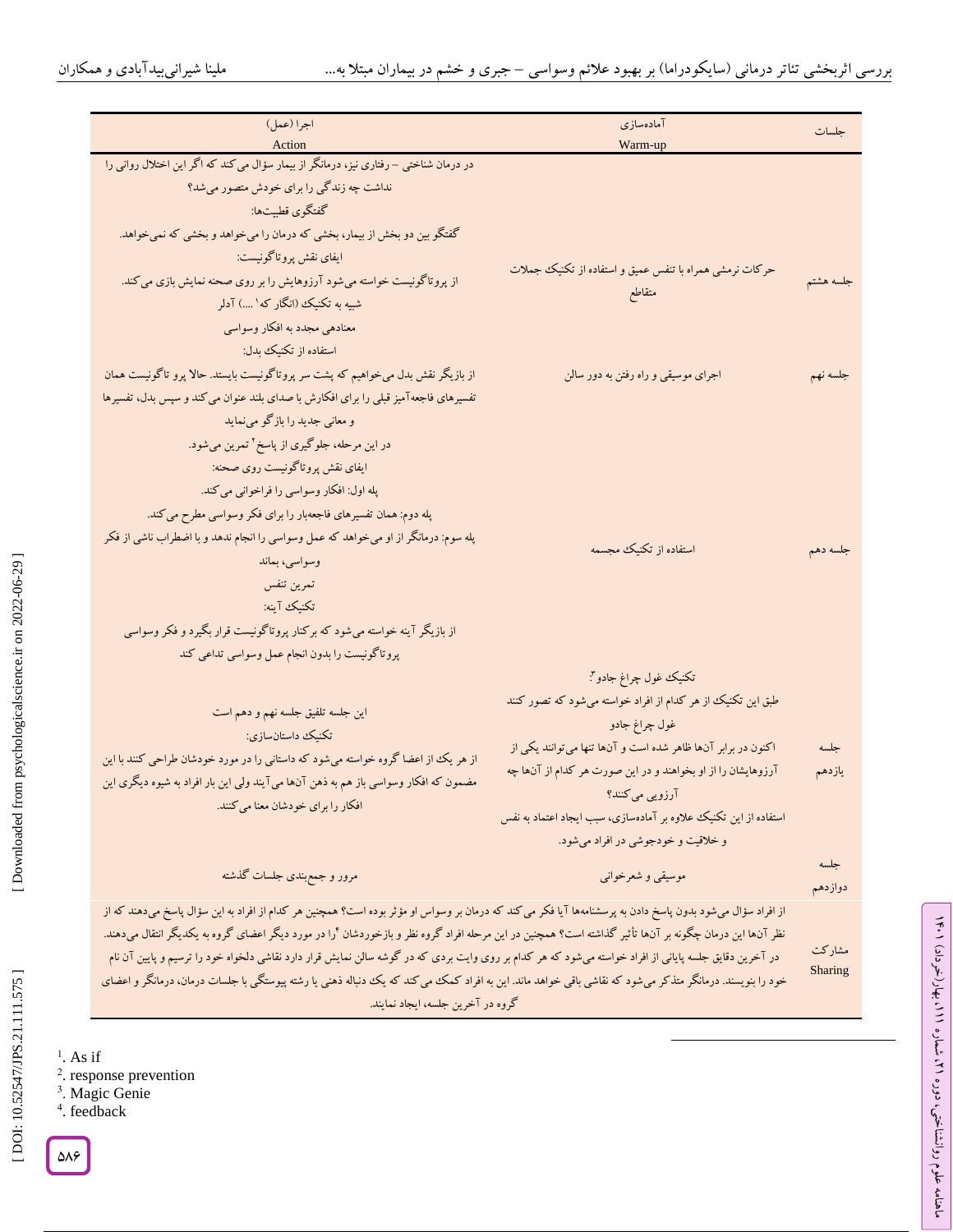## **یافتهها**

این مطالعه بر روی ۲۴ نفر بیمار مبتلاً به وسواس (۱۶ زن و ۸ مرد) در دامنه سنی ۲۰ تا ۳۵ سال انجام شد که از این ۲۴ نفر ۱۲ نفر در گروه گواه و ۱۲<br>نفر در گروه آزمایش منتصب شدند (در هر کدام از گروهها، ۸ زن و ۴ مرد). همانطور که در جدول ۲ ملاحظه می گردد در کروه آزمایش میانگین نمرات علائم وسواسی – جبری در مرحله پیش آزمون ۱۹/۹۲ بوده که در

پس آزمون به ۱۰/۴۲ تغییر یافته است. میانکین نمرات خشم این گروه نیز در پیش آزمون ۶۷/۴۲ بوده که در پس آزمون به ۴۷/۷۵ کاهش یافته است. برای ابعاد اختالل وسواس )وارسی، کندی، شستشو، مسئولیتپذیری( و ابعاد خشم (ارزیابی دیگران، فشار بیرونی و ناکامی) نیز تغییراتی بین نمرات پیشآزمون و پسآزمون مشاهده میشود که برای بررسی معنادار بودن این تغییرات برای متغیر علائم وسواس –اجبار و ابعاد و متغیر خشم از روش تحلیل کوواریانس چند متغیری استفاده شد.

| انحراف معيار             | ميانگين                              | تعداد         | مرحله     | گروه   | متغير             |
|--------------------------|--------------------------------------|---------------|-----------|--------|-------------------|
| 1/FY                     | 9/80                                 | $\mathbf{1}$  | پیش آزمون |        |                   |
| 1/7F                     | $1/\Delta$ .                         | ١٢            | پس آزمون  | آزمايش |                   |
| 1/YY                     | 9/77                                 | $\mathcal{N}$ | پیش آزمون | گواه   | وارسى             |
| $Y/\cdot$                | $Y/V\Delta$                          | $\mathcal{N}$ | پسآزمون   |        |                   |
| Y/11                     | $V/\Delta\Lambda$                    | ١٢            | پیش آزمون | آزمايش |                   |
| Y/11                     | $\Delta$ /9٢                         | ١٢            | پس آزمون  |        | شستشو             |
| 1/7V                     | $V/\Lambda$ ۳                        | $\mathcal{N}$ | پیش آزمون | گواه   |                   |
| 1/19                     | $V/\cdot \Lambda$                    | $\mathcal{N}$ | پس آزمون  |        |                   |
| $1/\Delta$               | F/FY                                 | $\mathcal{N}$ | پیش آزمون | آزمايش |                   |
| .701                     | $1/\cdot \Lambda$                    | $\mathcal{N}$ | پس آزمون  |        | كندى              |
| $1/\mathcal{r}$          | $F/\cdot \Lambda$                    | ١٢            | پیش آزمون | گواه   |                   |
| 1/FY                     | $Y/V\Delta$                          | $\mathcal{N}$ | پس آزمون  |        |                   |
| 1/FF                     | $F/\Delta\Lambda$                    | ١٢            | پیش آزمون | آزمايش |                   |
| $1/\cdot 7$              | Y/Y                                  | ١٢            | يس آزمون  |        | مسئوليت پذيري     |
| Y/Y                      | $\Delta/\Upsilon\Upsilon$            | $\mathcal{N}$ | پیش آزمون | گواه   |                   |
| 1/7F                     | $F/\Delta\Lambda$                    | $\mathcal{N}$ | پس آزمون  |        |                   |
| $\mathbf{r}/\cdot$       | 19/97                                | $\mathcal{N}$ | پیشآزمون  | آزمايش |                   |
| Y/YY                     | 1.797                                | ١٢            | پسآزمون   |        | علائم وسواسي جبري |
| $Y/Y\Lambda$             | $Y \cdot / \Delta \Lambda$           | ۱۲            | پیش آزمون | گواه   |                   |
| $Y/\Omega$               | $1V/\Delta$                          | ۱۲            | پس آزمون  |        |                   |
| V/FQ                     | 9V/FY                                | $\mathcal{N}$ | پیش آزمون | آزمايش |                   |
| 1.11                     | $Y/Y/\gamma$                         | ١٢            | پس آزمون  |        | خشم               |
| 9/99                     | $9V/\Delta$                          | ١٢            | پیشآزمون  | گواه   |                   |
| 11/19                    | $90/$ .                              | ١٢            | پس آزمون  |        |                   |
| 4197179                  | <b>78/418V</b>                       | $\mathcal{N}$ | پیش آزمون | آزمايش |                   |
| $Y/\cdot Y$ $\wedge Y$   | $\mathcal{W}/\cdots$                 | $\mathcal{N}$ | پس آزمون  |        | ارزيابي ديگران    |
| 1.70.97                  | <b>79/918V</b>                       | ١٢            | پیش آزمون | گواه   |                   |
| $F/\Delta F$ $1\Delta$ 9 | $Y$ $9$ $/$ $\cdot$ $\wedge$ $Y$ $Y$ | $\mathcal{N}$ | يس آزمون  |        |                   |
| Y/YF. Y9                 | $YY/Y\Delta\cdot\cdot$               | ١٢            | پیش آزمون | آزمايش | فشار بيروني       |
| <b>N/AYSIA</b>           | <b>TT/918V</b>                       | ١٢            | پس آزمون  |        |                   |

#### **. میانگین و انحراف استاندارد متغیرهای پژوهش در مراحل پیشآزمون و پسآزمون به تفکیک گروهها جدو ل2**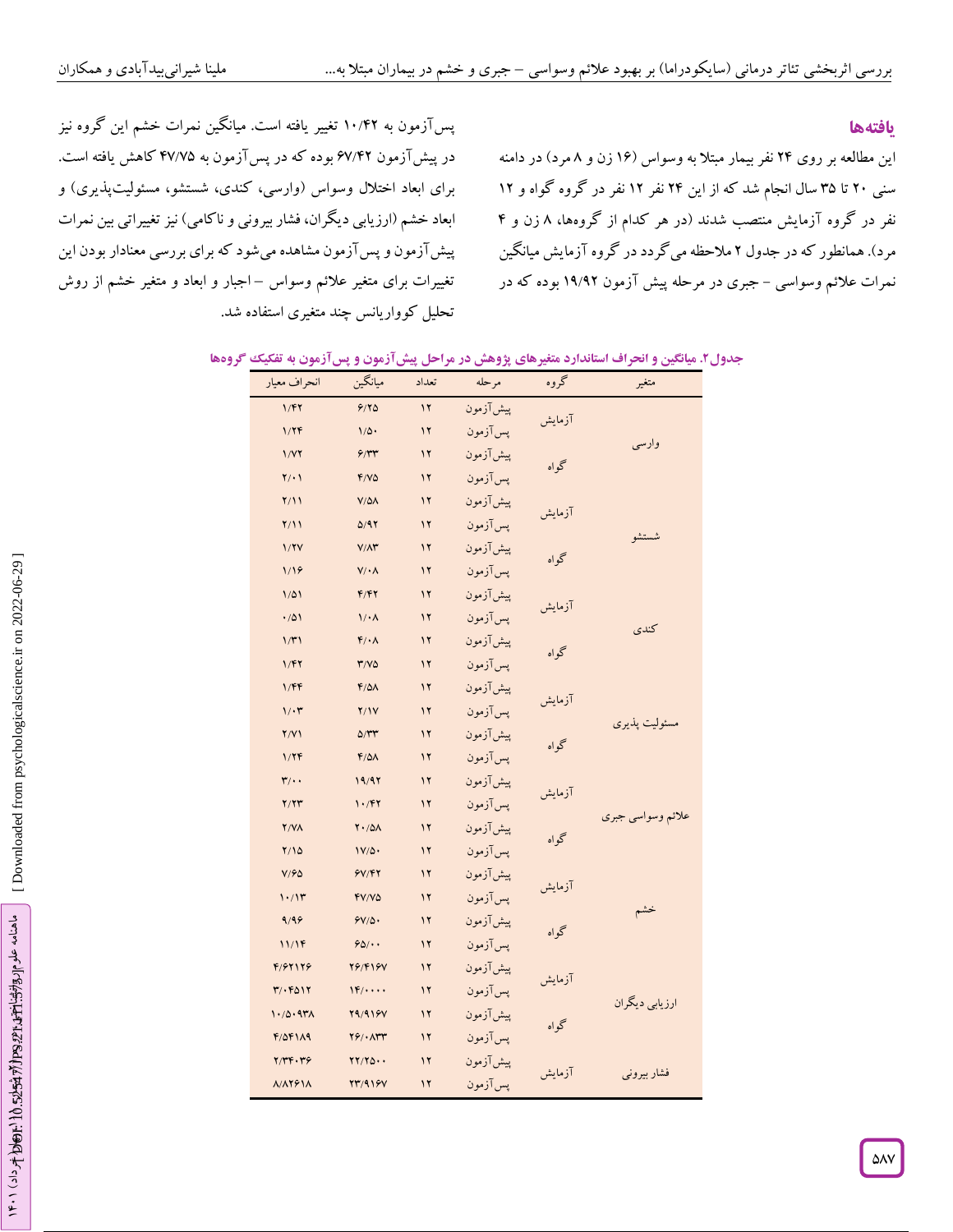| انحراف معبار          | ميانگين                      | تعداد         | مر حله    | گروه   | متغىر  |  |
|-----------------------|------------------------------|---------------|-----------|--------|--------|--|
| Y/VFAAY               | $YY/\cdot \Lambda YY$        | $\mathcal{N}$ | ييش آزمون | گو اه  |        |  |
| <b>T/TOTAV</b>        | <b>YI/ATT</b>                | $\mathbf{y}$  | يس آزمون  |        |        |  |
| $1/60$ A۳)            | $1\Lambda/V\Delta\cdot\cdot$ | $\mathbf{y}$  | پیش آزمون | آزمایش |        |  |
| $Y/\cdot \Lambda$ $Y$ | $9/1$ $TT$                   | $\mathbf{y}$  | يس آزمون  |        | ناكامى |  |
| 7/99791               | <b>IV/ATTT</b>               | $\mathbf{y}$  | پیش آزمون | گو آه  |        |  |
| T/9F1A1               | $1V/\cdot \Lambda^{\mu}$     | $\mathbf{y}$  | يس آزمون  |        |        |  |
|                       |                              |               |           |        |        |  |

مؤلفههای ارزیابی دیگران (۱/۱۱ F= ۱/۳۵۴، +P=)، فشار بیرونی (۱/۳۱ F= P= ۰/۲۸۳) و ناکامی (۱/۲۶ F= ۱/۲۹) برقرار بود. نتایج بررسی پیش فرض همگنی ماتریس واریانس – گوواریانس با استفاده از آزمون امباکس برای وسواس (Box= ۴۳/۷۶، Box= ۱/۲۱، Box= ۴۳/۷۶، او خشم (Box= ۹/۳۹، P= ۰/۲۳۹ ،F= ۱/۳۳) حاکی از برقراری آن بود. نتایج بررسی پیشفرض همگنی شیب رگرسیونها برای نمره کل وسواس (P= ۰/۲۹۹ ،F= ۱/۲۶) و خرده مؤلفههای وارسی (۱/۷۳ E= ۱/۹۱۴، P=)، شستشو (F= ۲/۶۲) P= ۱/۶۲ (P= ۱/۶۰) (۱/۴۰ F= ۱/۶۰) و مسئولیتپذیری (F= ۲/۶۹). P= ۰/۰۵۷) و نمره کل خشم (۱/۶۷ =P= ۰/۱۹۰، +P=) و خرده مؤلفههای ارزیابی دیگران (۲/۱۸ F= ۲/۱۰۷، F=)، فشار بیرونی (۴۶۰/۰۰ F=)، ( نیز حاکی از برقرار این پیش P = 9 /288 ، F = 1 ( و ناکامی )/39 P = 9 /771 فرض بود.

آزمون تحلیل کوواریانس دارای پیشفرضهایی از جمله نرمال بودن توزیع نمرات، همگنی واریانسهای گروهها، خطی بودن رابطه متغیر مستقل و وابسته و همکنی ماتریس واریانس – کوواریانس است. برای بررسی پیش فرض نرمال بودن دادهها از آزمون کولمو کروف –اسمیرنوف استفاده شد؛ یافتهها نشان داد که آماره کولموکروف – اسمیرنوف برای نمره کل وسواس و خرده مؤلفههای آن و همین طور نمره کل خشم و خرده مؤلفه های آن در سطح ۰/۰۵ غیرمعنادار بود (۰/۰۵-P). برای بررسی پیشفرض همگنی واریانسهای خطا از آزمون لون استفاده شد و نتایج نشان داد پیش<br>فرض همگنی واریانسهای خطا برای نمره کل وسواس (۱/۴۶ =F، P= ۰/۲۴۱) و خرده مؤلفههای وارسی (۱/۷۶ =F، ۱/۹۸). شستشو (P= ۰/۱۷۸ ،F= ۱/۷۱). کندی (۱/۶۴ F= ۱/۶۴) (۱۲۰۲ -P) و مسئولیتپذیری (P= ۰/۱۵۲ ،F= ۱/۸۵) و نمره کل خشم (۱/۱۲ F= ۰/۳۳۲ ،F= ۱/۱۲) و خرده

| جدول۳. اثرات تحلیل کوواریانس چند متغیری برای متغیر علائم وسواس |  |  |  |  |  |
|----------------------------------------------------------------|--|--|--|--|--|
|----------------------------------------------------------------|--|--|--|--|--|

| مجذور نسبی اتا                        | سطح معنادارى              | F            | مقدار | آماره             | اثر  |
|---------------------------------------|---------------------------|--------------|-------|-------------------|------|
| .791                                  | $\cdot/\cdot\cdot\cdot$   | $F/F\cdot V$ | .701  | اثر پیلایی        |      |
| $\cdot$ $/$ $\uparrow \uparrow \cdot$ | $\cdot/\cdot\cdot\cdot$   | $A/\cdot AY$ | .11A  | لامبداي ويلكز     |      |
| .78V                                  | $\cdot/\cdot\cdot\cdot$   | 13/089       | F/1.0 | اثر هاتلينگ       | گروه |
| $\cdot/\lambda\cdot1$                 | $\cdot$ / $\cdot$ $\cdot$ | FT/776       | ۴/۰۳۱ | بزرگ ترین ریشهروی |      |

جدول ۴ به بررسی این تفاوتها میپردازد. همان کونه که در جدول ۴ مشاهده میشود نتایج تحلیل کوواریانس چند متغیری تفاوت معناداری را بین دو گروه آزمایش و گواه در ابعاد وارسی (۱۹۹/۱۹۹ =P< ۰/۰۵) )P< 9 /99 ،F= 17 /784 کندی ) )P< 9 /99 ،F= 2 /531 شستشو ) مسئولیت پذیری (F= ۷/۶۰۲ )، P< ۰/۰۵ (P<) و نمره کل علائم اختلال وسواس – اجبار (F= V۴/۳۲۷ و P< ۰/۰۵) نشان میدهد. مقایسه میانگینهای دو گروه آزمایش و کنترل نشان میدهد که تئاتردرمانی منجر به کاهش عالئم اختلال وسواس - اجبار و ابعاد آن شده است. از بین ابعاد اختلال وسواس،

جدول ۳ اثرات تحلیل کوواریانس را برای متغیر علائم وسواس – اجبار نشان میدهد. مقادیر آزمونهای اثر پیلایی (۱۸۷۲)، لامبدای ویلکز (۱۸۵/۱۸۵)، اثر هاتلینگ (۴/۱۰۵) و بزرگ ترین ریشهروی (۴/۰۳۱) معنادار است (۰٬۰۵–Pc). معناداری این آزمونها نشان میدهد که در ارتباط با علائم اختلال وسواس – اجبار یا حداقل در یکی از ابعاد آن (وارسی، کندی، شستشو، مسئولیتپذیری) بین میانگینهای نمرات پسآزمون گروههای آزمایش و گواه تفاوت وجود دارد.

ラン

، بهار)خرداد( 111

، شماره 21

ماهنامه علوم روانشناختی، دوره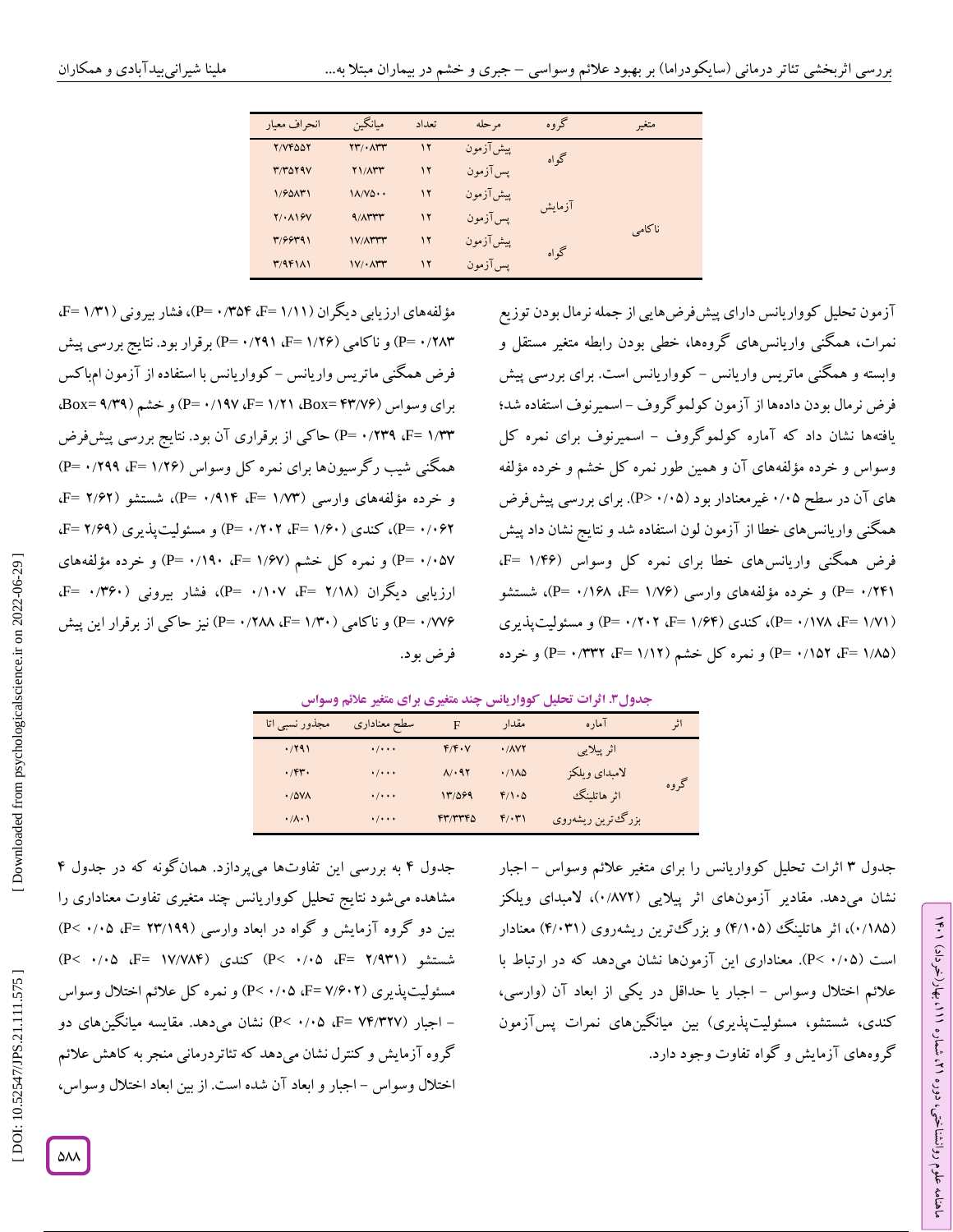لامبدای ویلکز (۱۲۷۳)، اثر هاتلینگ (۲/۴۶۳) و بزرگترین ریشهروی (۲/۳۸۲) معنادار است (۰/۰۵–Pc). بنابراین بین میانگینهای نمرات پس آزمون گروههای آزمایش و گواه تفاوت وجود دارد. که این تفاوت در جدول ۶ بررسی شده است.

تئاتردرمانی بیشترین تاثیر را بر وارسی با اندازه اثر ۶۱/۳ درصد و کمترین تأثیر را بر شستشو با اندازه اثر ۱۶/۷٪ داشته است. اثرات تحلیل کوواریانس چند متغیره برای متغیر خشم نیز در جدول ۵ آمده است که برای متغیر خشم نیز مقادیر آزمونهای اثر پیلایی (۱/۷۸۰)،

| اندازه اثر مجذور اتا Eta | سطح معناداري              | F             | ميانگين مجذورات                         | درجه آزادی | مجموع مجذورات | متغير         |
|--------------------------|---------------------------|---------------|-----------------------------------------|------------|---------------|---------------|
| .7911                    | $\cdot$ / $\cdot$ $\cdot$ | YY/199        | 91/80.                                  | ٣          | 11Y/YQ.       | وارسى         |
| .19V                     | .4.99                     | Y/9T          | $\Lambda$ / $\mathcal{F}\Lambda\Lambda$ | ٣          | Y91.94        | شستشو         |
| .78F <sub>A</sub>        | $\cdot$ / $\cdot$ $\cdot$ | <b>IV/VAF</b> | <b>TV/M9</b>                            | ٣          | <b>AM/99V</b> | كندى          |
| .749                     | $\cdot$ / $\cdot$ $\cdot$ | V/F.7         | <b>YY/ATT</b>                           | ٣          | 91/0.0        | مسئوليت پذيري |
| .799                     | $\cdot$ / $\cdot$ $\cdot$ | VF/YYV        | YF.799A                                 |            | YF.799A       | علائم وسواس   |

جدول £. نتایج تحلیل کوواریانس چند متغیری برای متغیر علائم اختلال وسواس - اجبار

**. نتایج تحلیل کوواریانس چند متغیری برای متغیر خشم جدو ل9**

| مجذور نسبي اتا Eta    | سطح معناداري              | F                          | مقدار                             | آماره              | انی  |
|-----------------------|---------------------------|----------------------------|-----------------------------------|--------------------|------|
| .779.                 | $\cdot$ / $\cdot$ $\cdot$ | 0/109                      | $\cdot$ / $\vee$ $\wedge$ $\cdot$ | اثر پیلایی         |      |
| .701                  | $\cdot$ / $\cdot$ $\cdot$ | $\lambda/\cdot\cdot\theta$ | .77V                              | لامبداي ويلكز      |      |
| .761                  | $\cdot$ / $\cdot$ $\cdot$ | 11/179                     | 7/694                             | اثر هاتلینگ        | کروه |
| $\cdot$ / $V \cdot F$ | $\cdot$ / $\cdot$ $\cdot$ | rr/4rr0                    | Y/YAY                             | بزرگ ترین ریشه روی |      |

**. نتایج تحلیل کوواریانس چند متغیری برای متغیر خشم جدو ل6**

| اندازه اثر مجذور اتا Eta | سطح معناداري              | F                  | ميانگين مجذورات              | درجه آزادی | مجموع مجدورات   | متغير          |
|--------------------------|---------------------------|--------------------|------------------------------|------------|-----------------|----------------|
| .790                     | $\cdot$ / $\cdot$ $\cdot$ | 14/٣۶١             | $\Delta\Lambda$ . $\Delta V$ |            | <b>IVF1/VT9</b> | ارزيابي ديگران |
| .7YV                     | $\cdot$ / $V\Delta V$     | $\cdot$ $\uparrow$ | ۱۰/۲۴۳                       | ٣          | T.7Y19          | فشار بیرونی    |
| .79.7                    | $\cdot$ / $\cdot$ $\cdot$ | <b>YY/YYY</b>      | $Y \cdot \cdot / Y \Delta$   | ٣          | 9.11            | ناكامى         |
| .7911                    | $\cdot$ / $\cdot$ $\cdot$ | T1/19V             | 1749/14                      |            | $\frac{14}{9}$  | خشم            |

در جدول ۶ نتایج تحلیل کوواریانس چند متغیری برای متغیر خشم نشان داده شده است. همانگونه که مشاهده میشود بین دو گروه آزمایش و گواه در ابعاد ارزیابی دیگران (۱۴/۳۶۱ =G، ۰/۰۵- P<)، ناکامی (P< ۰/۰۵ ،F= ۲۲/۲۲۲) و نمره کلی خشم (F= ۳۱/۱۶۷، ۲۵) تفاوت معنادار وجود دارد. طبق نتایج جدول و سطح معناداری، تئاتردرمانی بر خرده مقیاس فشار بیرونی اثربخشی معناداری نداشته اما در ارتباط با دو خرده مقیاس ارزیابی دیگران و ناکامی و نمره کلی خشم به صورت معناداری اثربخش بوده است. اندازه اثر برای خرده مقیاس ارزیابی دیگران ۴۹/۵ درصد، برای نا کامی ۶۰/۲ درصد و برای نمره کلی خشم ۶۲/۱ درصد است.

# **ی نتیجهگیر بحث و**

این پژوهش باهدف بررسی اثربخشی تئاتر درمانی بر عالئم اختالل وسواس – اجبار و خشم در بیماران مبتلاً به اختلال وسواس – اجبار بود. بخشی از یافتههای این مطالعه حاکی از اثربخشی تئاتردرمانی بر ابعاد اختالل وسواس و نیز ابعاد عالئم اختالل وسواس بود. نتایج به دست آمده از این مطالعه با یافتههای کوهن، دلاروچ، فلامنت و مازت (۲۰۱۴)، مارچانت (۲۰۱۹) و گیوالسا،آمارال، الیویرا و تاوارس )2915( همسو است. طبق نتایج به دست آمده تئاتردرمانی بیشترین اثربخشی را به ترتیب بر وارسی و کندی و کمترین اثربخشی را به ترتیب بر شستشو و مسئولیتپذیری داشته است. انجام حرکات بدنی در جلسات درمانی، بهبود روابط اجتماعی از طریق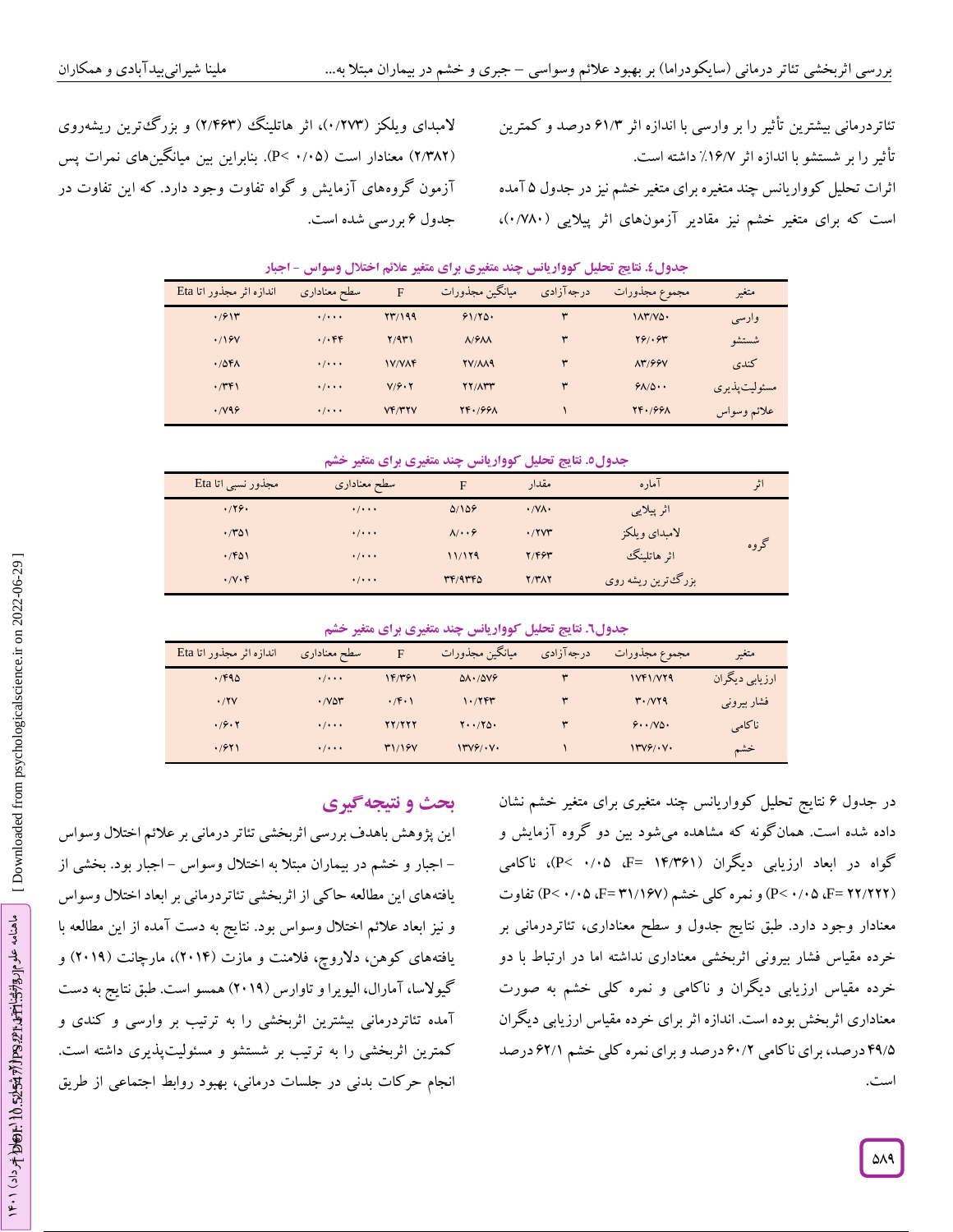تعامالت همتایان در گروه که موجب افزایش سطح خلق و روحیه بیماران میشود، تمرینات جلوگیری از پاسخ بر روی صحنه و افزایش توجه بیماران از طریق اجرای تکنیکها توانسته وارسی و کندی را در مبتالیان به اختالل وسواس –اجبار کاهش دهد. از طرفی مسئولیتپدیری و شستشو اترپدیری کمتری را نشان میدهند، به نظر میرسد که در مقایسه با کندی و وارسی، مسئولیتپذیری و شستشو ریشههای عمیق تری در شخصیت، و باورهای فرد و نیز فرهنگ و آموزش او داشته و بنابراین به درمانهای طوالنیتر و جامعتری نیازمند باشند.

نتایج این تحقیق همچنین نشان دهنده اثربخشی تئاتردرمانی بر خشم بیماران مبتلاً به اختلال وسواس – اجبار است و این با نتایج مطالعات کاتاراس و کو ک کا کان (۲۰۰۹) و حسینیان (۲۰۱۶) همسو است. تئاتردرمانی از طریق پرداختن به خاطرات گذشته دردناک افراد و پرداختن به نارساییها در روابط میان فردی میتواند در کاهش خشم بیماران، مؤثر باشد.

از آنجا که یک رواندرمانی موفق، به هر دو عامل پالایش و یادگیری پاسخهای جدید و سازگارانه میپردازد، میتوان گفت که تئاتردرمانی به خوبی به این هر دو جزء رواندرمانی میپردازد. همچنین تئاتردرمانی فراتر از کالم و گفتگوی کالمی بین مراجع و درمانگر عمل میکند. اجرا یا عمل در این روش درمانی، سبب میشود که بیمار بتواند به آنچه که قادر به بیان و ابراز آن در قالب کلمات نیست بپردازد.

در تبیین یافتههای این پژوهش، محدودیتهای انجام آن نیز باید مورد توجه<br>قرار گیرد. از آنجا که این پژوهش بر روی افراد مبتلا به اختلال وسواس – اجبار در منطقه ۵ شهر اصفهان انجام شده بایستی در تعمیم نتایج به افراد و شهرهای دیگر احتیاط نمود. از محدودیتهای دیگر این پژوهش میتوان به استفاده از ابزارهای خودگزارشی، عدم کنترل شدت بیماری، همایندی احتمالی اختالل وسواس با اختالالت دیگر در بیماران و مدت درمانهایی

 $\overline{\phantom{a}}$ 

که افراد نمونه پیش از شرکت در تحقیق دریافت کرده بودند و تعداد کمتر بیماران مرد در مقایسه با بیماران زن اشاره کرد برای تأیید نتایج این پژوهش، تکرار آن در نمونههای دیگر نیز توصیه میشود. پژوهش حاضر یک پژوهش کمی است. در راستای انجام نتیجهگیریها و تفسیرهای ژرفتر و گستردهتر انجام پژوهشهای کیفی 1 نیز در این زمینه پیشنهاد میشود. این به ما کمک میکند تا بدانیم که تئاتردرمانی چگونه و از چه طریق می تواند بر بیماران مبتلاً به اختلال وسواس – اجبار تأثیر گدار باشد و عالئم وسواس را بهبود ببخشد. به پژوهشگران انجام مطالعهای همراه با پیگیری پس از اتمام دوره درمانی توصیه میشود. با توجه به نتایج به دست <sup>2</sup> آمده در پژوهش حاضر که حاکی از اثر بخشی تئاتردرمانی بر کاهش عالئم اختلال وسواس – اجبار و خشم در مبتلایان به این اختلال است استفاده از تئاتردرمانی توسط متخصصین بالینی برای کمک به بهبود عالئم بیماران مبتلا به وسواس پیشنهاد می شود.<br>ملا**حضات اخلاق**ی

این مقاله برگرفته از ر ساله دکتری نوی سنده اول **از ا صو ل اخالق پژوهش: پیروی** در ر شته روانشنا سی بالینی در دانشکده اقتصاد و مدیریت دانشکاه آزاد ا سلامی واحد شییییراز با کد فعالیت 1134825991817131358177427 و تاریخ تصیییویب پایان نامه ۱۳۹۷/۱۲ اســـت. همچنین مجوزهای مربوط به پژوهش در جامعه آ ماری از طرف شرکت کمیته اخلاق پژوهش دانشگاه صادر شده است.

این پژوهش در قالب رساله دکتری و بدون حمایت مالی انجام شده است. **: مالی حامی نقش هو یک از نویسندگان:** نویسنده اول محقق اصلی این پژوهش است. نویسندگان دوم و سوم اساتید راهنما و نویسنده چهارم استاد مشاور رساله هستند.

نویسندگان هیچی تضاد منافعی در رابطه با این پژوهش اعالم نمینمایند. **تضاد منافع:** از تمامی بیماران مشییارکتکننده در پژوهش حاضییر و همچنین **: قدردانی تشکککر و** م سئولین محترم مرکز، ا ساتید و دان شگاه آزاد ا سالمی واحد شیراز بدین و سیله ت شکر و قدردانی میشود.

ラン

، بهار)خرداد( 111

، شماره 21

ماهنامه علوم روانشناختی، دوره

Downloaded from psychologicalscience.ir on 2022-06-29

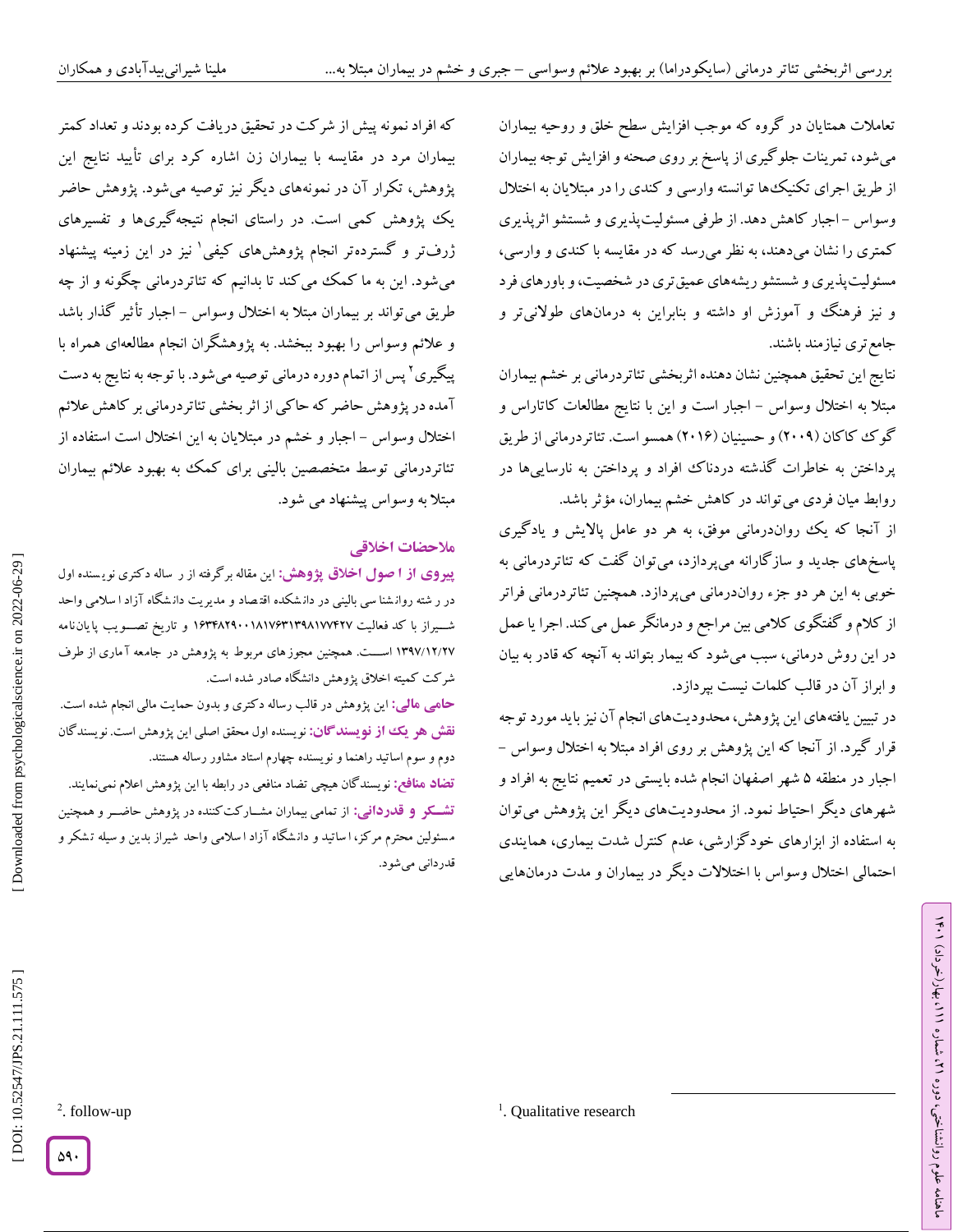# **References**

- American Psychiatric Association. (2013). *Diagnostic and Statistical Manual of mental disorders (5th Ed.).* Washington, DC: APA press. [\[Link](https://www.psychiatry.org/psychiatrists/practice/dsm) ]
- Bagheri, M., Saadat, F., & Pouladi, F. (2018). The effectiveness of psychodrama on emotional rehabilitation of patients with bipolar i disorder. *Journal of Research in Behavioural Sciences,*  16(52), 175-181. [\[Link](https://www.magiran.com/paper/1893537?lang=en)]
- Blatner, A. (1996). *Acting -In: Practical Applications of Psychodramatic Methods* (3rd Ed.). Springer Publishing Company. [\[Link](https://www.amazon.com/gp/product/B005A4R7G6/ref=dbs_a_def_rwt_hsch_vapi_tkin_p1_i0) ]
- Clark, D.A. Purdon, C. (2004)*. Cognitive theory and therapy of obsessions and compulsions*. Cambridge: Cambridge University Press. [\[Link](https://www.cambridge.org/core/journals/advances-in-psychiatric-treatment/article/cognitivebehavioural-therapy-for-obsessivecompulsive-disorder/30945D5369778179D3C07B89E43BFACB)]
- Cohen, D., Delaroche, P., Flament, M. F., & Mazet, P. (2014). Case report: Individual psychodrama for treatment resistant obsessive -compulsive disorder. *Neuropsychiatrie de l'Enfance et de l'Adolescence, 62*(1), 19 -21. [\[Link](https://www.sciencedirect.com/science/article/abs/pii/S0222961713002304) ]
- Cole, P. M., Zahn -Waxler, C., Fox, N. A., Usher, B. A., & Welsh, J. D. (1996). Individual differences in emotion regulation and behavior problems in preschool children. *Journal of abnormal psychology*, *105*(4), 518 –529. [\[Link](https://pubmed.ncbi.nlm.nih.gov/8952185/) ]
- Cruz, A., Sales, C. M. D., Alves, P., & Moita, G. (2018). The Core Techniques of Morenian Psychodrama: A Systematic Review of Literature [Systematic Review]. *Frontiers in Psychology, 9*(1263). [\[Link](https://www.frontiersin.org/articles/10.3389/fpsyg.2018.01263/full) ]
- Fontenelle, L. F., Mendlowicz, M. V., & Versiani, M. (2006). The descriptive epidemiology of obsessive compulsive disorder. *Progress in psychopharmacology & biological psychiatry*, *30*(3), 327 –337. [\[Link](https://pubmed.ncbi.nlm.nih.gov/16412548/) ]
- Foroutan, M., Ahadi, H., Askary, P., Sahebi, A., & Pishghadam, K. (2020). The effectiveness of poetry performance on self-esteem and hope of dysthymic depression people. *Psychological Science, 19*(91), 865 -874. [\[Link](http://psychologicalscience.ir/article-1-717-fa.html&sw=%D9%81%D8%B1%D9%88%D8%AA%D9%86) ]
- Foroutan, S., Heidary, A., Askary, P., Nadery, F., & Ebrahimi Moghaddam, H. (2018). The effect of Functional Analytic Psychotherapy on Improving Depression and communication skill in patients with Obsessive Compulsive Disorder. *Psychological Science, 17*(69), 611 -617. [\[Link](https://psychologicalscience.ir/article-1-264-fa.html) ]
- Ghassemzadeh, H., Mojtabai, R., Khamseh, A., Ebrahimkhani, N., Issazadegan, A. -A., & Saif-Nobakht, Z. (2002). Symptoms of Obsessive-Compulsive Disorder in a Sample of Iranian

Patients. *International Journal of Social Psychiatry*, *48*(1), 20 –28. [\[Link](https://pubmed.ncbi.nlm.nih.gov/12008904/) ]

- Greenberg, B. D., George, M. S., Martin, J. D., Benjamin, J., Schlaepfer, T. E., Altemus, M., Wassermann, E. M., Post, R. M., & Murphy, D. L. (1997). Effect of prefrontal repetitive transcranial magnetic stimulation in obsessive -compulsive disorder: a preliminary study. *The American journal of psychiatry*, *154*(6), 867 –869. [\[Link](https://pubmed.ncbi.nlm.nih.gov/9167520/) ]
- Gulassa, D., Amaral, R., Oliveira, E., & Tavares, H. (2019). Group therapy for excoriation disorder: Psychodrama versus support therapy. *Annals of clinical psychiatry: official journal of the American Academy of Clinical Psychiatrists*, *31*(2), 84 –94. [\[Link](https://pubmed.ncbi.nlm.nih.gov/31046029/) ]
- Hasanpoor, P., Agha Yousefi, A, Alipoor, A, & Zamir, M. (2019). The Effectiveness of Transdiagnostic Treatment on Ambiguity Tolerance, Executive Functions (Accuracy and Time) and Memory in Patients with Obsessive -Compulsive Disorder. *Psychological Science, 17*(71), 837 -848. [\[Link](http://psychologicalscience.ir/browse.php?a_code=A-10-66-1&slc_lang=fa&sid=1) ]
- Hodgson, R. J., & Rachman, S. (1977). Obsessional compulsive complaints. *Behaviour Research and Therapy, 15*(5), 389 -395. [\[Link](https://www.sciencedirect.com/science/article/abs/pii/0005796777900420) ]
- Jainish, P., & Prittesh, P. (2019). Consequences of Repression of Emotion: Physical Health, Mental Health and General Well Being. *International Journal of Psychotherapy Practice and Research, 1*(3), 16-21. [Link]
- Jalal, B., McNally, R. J., Elias, J. A., & Ramachandran, V. S. (2021). Vicarious exposure": "Spooky action" at a distance in obsessive -compulsive disorder. *Journal of Obsessive -Compulsive and Related Disorders, 28*, 100606. [\[Link](https://www.sciencedirect.com/science/article/abs/pii/S2211364920301275) ]
- Karataş, Z., & Gökçakan, D. Z. (2009). Psikodrama teknikleri kullanilarak yapilan grup uygulamalarinin ergenlerde saldirganliği azaltmadaki etkisinin incelenmesi [The effect of group -based psychodrama therapy on decreasing the level of aggression in adolescents]. *Turk psikiyatri dergisi = Turkish journal of psychiatry*, *20*(4), 357 –366. [\[Link](https://pubmed.ncbi.nlm.nih.gov/20013427/) ]
- Karp, M. Holmes, P. Bradshaw, T. (2005). *The Handbook of Psychodrama*. London: Taylor & Francis e - Library. [\[Link](https://www.taylorfrancis.com/books/edit/10.4324/9780203977767/handbook-psychodrama-marcia-karp-paul-holmes-kate-bradshaw-tauvon)]
- Kellermann, N. Hodgins, M. K. (2000). *The therapeutic aspects of psychodrama with traumatized people* . London: Jessica Kingsley. [\[Link](https://www.researchgate.net/publication/288115203_The_therapeutic_aspects_of_psychodrama_with_traumatized_people)]
- Kellermann, P. F. (1992 *)* . *Focus on Psychodrama —the Therapeutic Aspects of Psychodrama* . London/Philadelphia: Jessica Kingsley. [\[Link](https://www.ubcpress.ca/focus-on-psychodrama)]